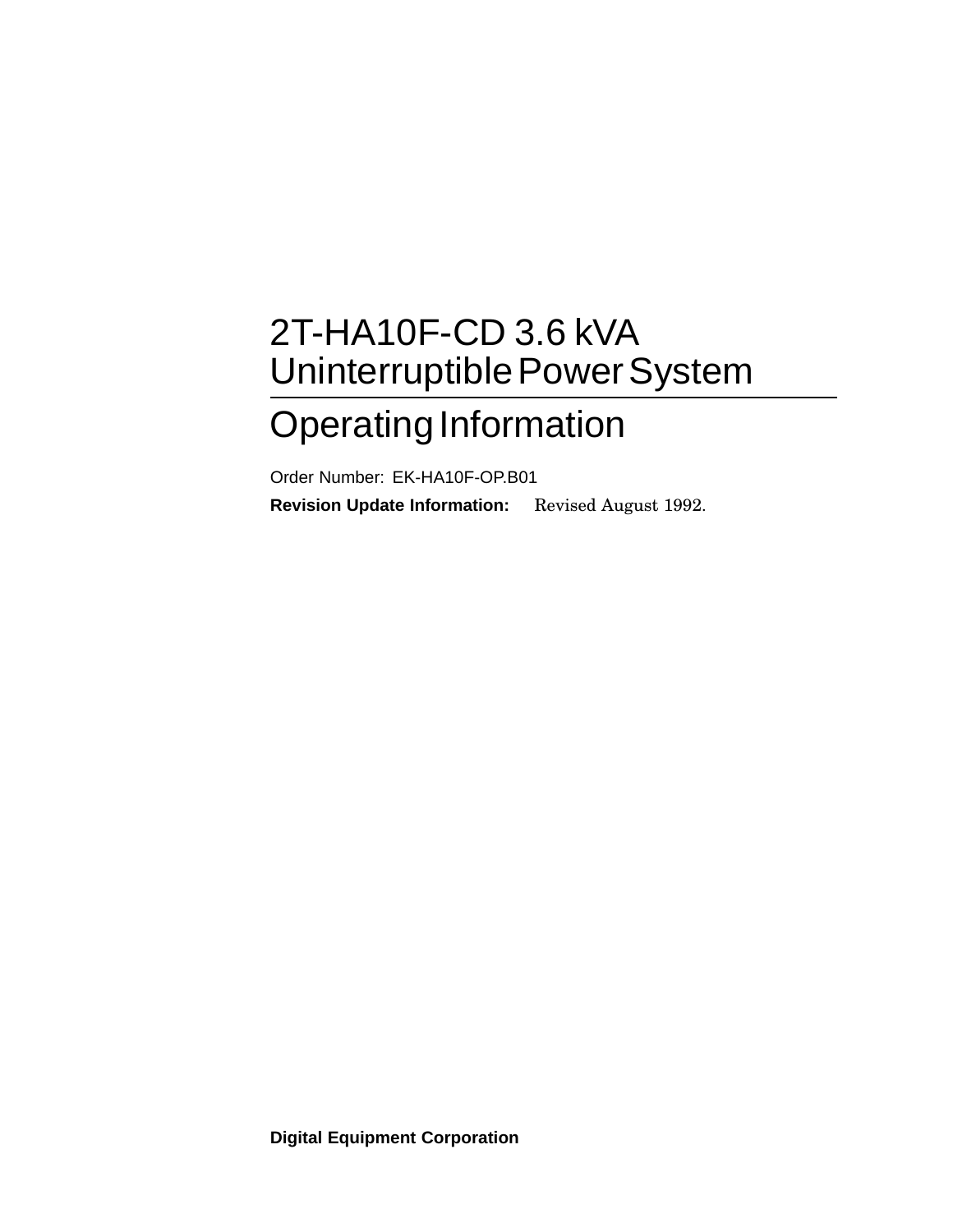#### **November 1991 August 1992**

© Digital Equipment Corporation 1991, 1992. All rights reserved. Printed in U.S.A.

The reproduction of this material, in part or whole, is strictly prohibited. For copy information, contact the Educational Services Department, Digital Equipment Corporation, Maynard, Massachusetts 01754.

The information in this document is subject to change without notice and should not be construed as a commitment by Digital Equipment Corporation. Digital Equipment Corporation assumes no responsibility for any errors that may appear in this document.

Restricted Rights: Use, duplication, or disclosure by the U.S. Government is subject to restrictions as set forth in subparagraph (c)(1)(ii) of the Rights in Technical Data and Computer Software clause at DFARS 252.227-7013.

**FCC NOTICE:** This equipment generates and uses radio frequency energy and if not installed and used properly, that is, in strict accordance with the manufacturer's instructions, may cause interference to radio and television reception. It has been type tested and found to comply with the limits for a Class B computing device in accordance with specifications in Subpart J of Part 15 of FCC rules, which are designed to provide reasonable protection against such interference in a residential installation. However, there is no guarantee that interference will not occur in a particular installation. If this equipment does cause interference to radio or television, which can be determined by turning the equipment off and on, the user is encouraged to try to correct the interference by one or more of the following measures:

reorient the receiving antenna relocate the computer with respect to the receiver move the computer away from the receiver plug the computer into a different outlet so that computer and receiver are on different branch circuits.

If necessary, the user should consult the dealer or an experienced radio/television technician for additional suggestions. The user may find the following booklet prepared by the Federal Communications Commission helpful:

"How to Identify and Resolve Radio–TV Interference Problems."

This booklet is available from the US Government Printing Office, Washington, DC 20402, Stock No. 004-000-00345-4.

The postpaid READER'S COMMENTS form in this document requests the user's critical evaluation to assist in preparing future documentation.

The following are trademarks of Digital Equipment Corporation: VAX DOCUMENT and the DIGITAL logo.

This document was prepared using VAX DOCUMENT, Version 2.1.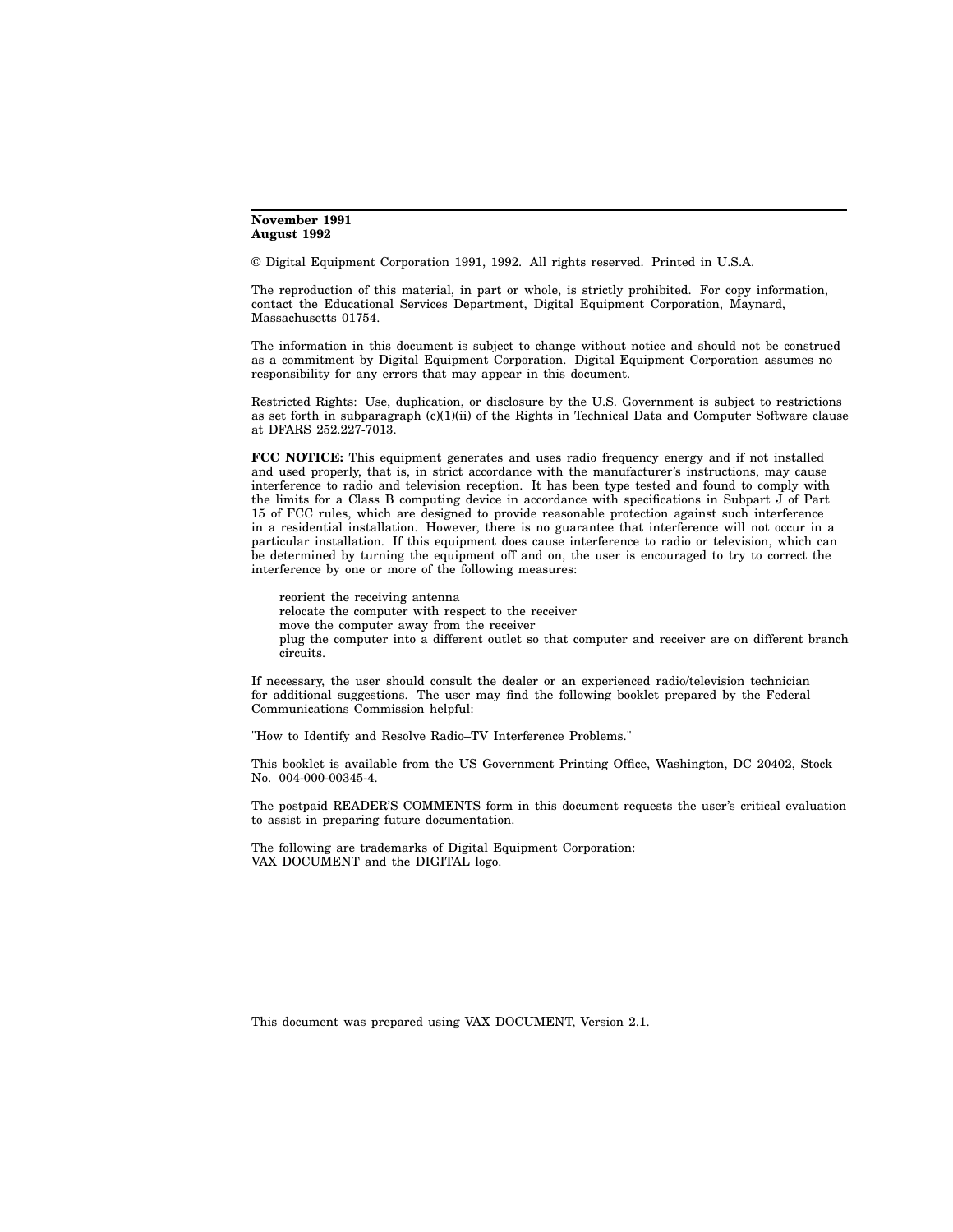## **Contents**

|                                                                                                                                       |                                                                        | $\mathsf{v}$                                                                                                                                                                 |
|---------------------------------------------------------------------------------------------------------------------------------------|------------------------------------------------------------------------|------------------------------------------------------------------------------------------------------------------------------------------------------------------------------|
|                                                                                                                                       |                                                                        |                                                                                                                                                                              |
| 1.1<br>1.1.1<br>1.1.2<br>1.2                                                                                                          |                                                                        | $1 - 1$<br>$1 - 2$<br>$1 - 2$<br>$1 - 3$                                                                                                                                     |
|                                                                                                                                       |                                                                        |                                                                                                                                                                              |
| 2.1<br>2.2<br>2.3<br>2.4<br>2.5<br>2.6                                                                                                | Assembly Requirements in an H9702 Cabinet                              | $2 - 1$<br>$2 - 1$<br>$2 - 1$<br>$2 - 1$<br>$2 - 2$<br>$2 - 2$                                                                                                               |
|                                                                                                                                       |                                                                        |                                                                                                                                                                              |
| 3.1<br>3.1.1<br>3.1.1.1<br>3.1.1.2<br>3.1.1.3<br>3.1.2<br>3.1.2.1<br>3.1.2.2<br>3.1.3<br>3.2<br>3.3<br>3.4<br>3.4.1<br>3.4.2<br>3.4.3 | AC Input Circuit Breaker<br>Manual Transfer from Normal to Bypass Mode | $3 - 1$<br>$3 - 2$<br>$3 - 2$<br>$3 - 3$<br>$3 - 4$<br>$3 - 4$<br>$3 - 4$<br>$3 - 5$<br>$3 - 6$<br>$3 - 6$<br>$3 - 6$<br>$3 - 8$<br>$3 - 8$<br>$3 - 8$<br>$3 - 8$<br>$3 - 9$ |
|                                                                                                                                       | 3.4.4                                                                  | <b>Introduction</b><br><b>Specifications</b><br><b>Operation</b><br>Manual Transfer from Bypass to Normal Mode                                                               |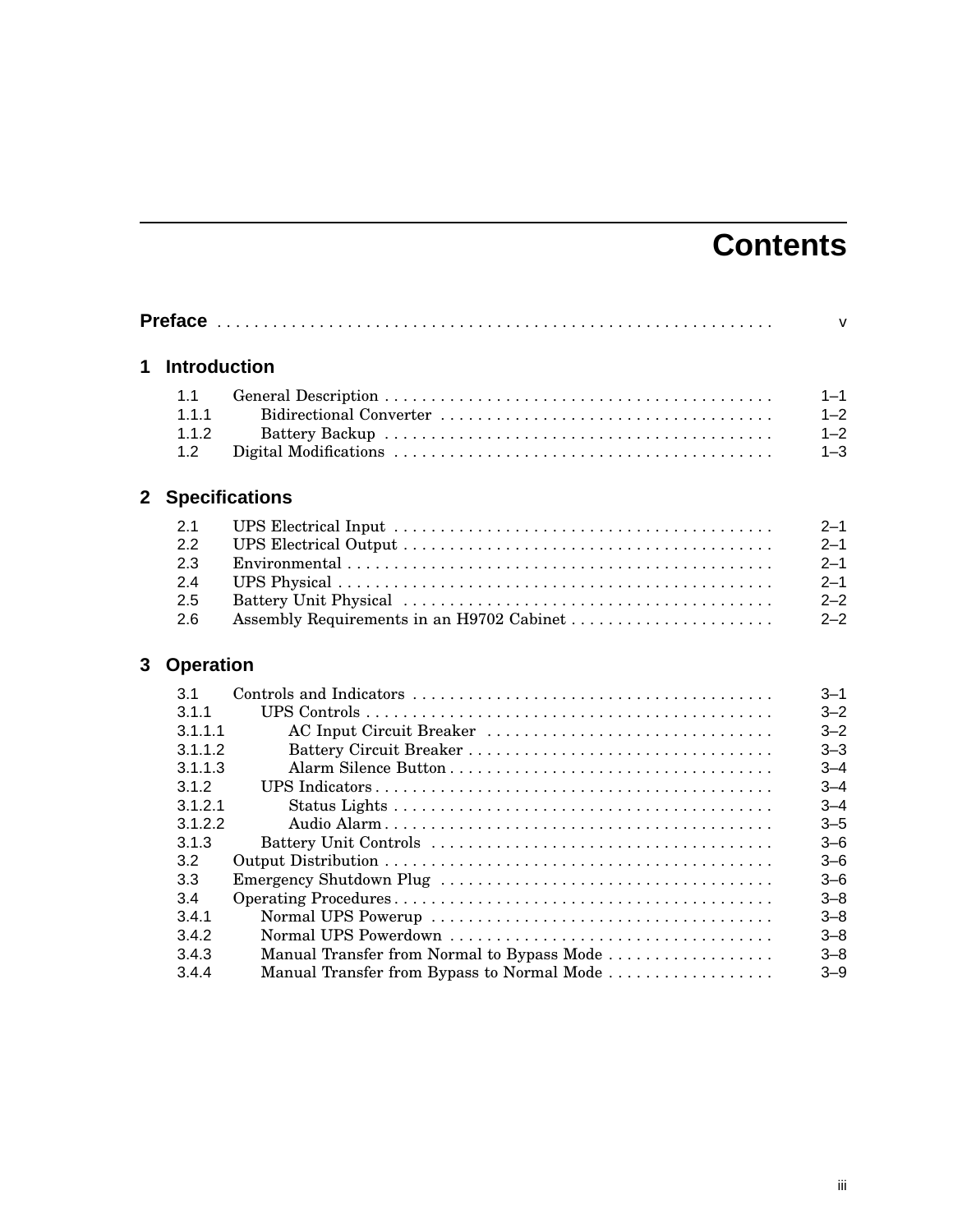## **4 Removal and Replacement**

| 4.1 |  |
|-----|--|
| 4.2 |  |

### **5 Maintenance**

| 51  | $5 - 1$ |
|-----|---------|
| 5.2 | $5 - 1$ |
| 5.3 | $5 - 1$ |
| 5.4 | $5 - 4$ |
| 5.5 | $5 - 4$ |

## **Figures**

| $1 - 1$ |                                                      | $1 - 2$ |
|---------|------------------------------------------------------|---------|
| $3 - 1$ |                                                      | $3 - 2$ |
| $3 - 2$ | 2T-HA10F-CD UPS Rear View with FCC Shielding Removed | $3 - 7$ |

## **Tables**

| $3 - 1$ | $3 - 5$ |
|---------|---------|
| $5 - 1$ | $5 - 3$ |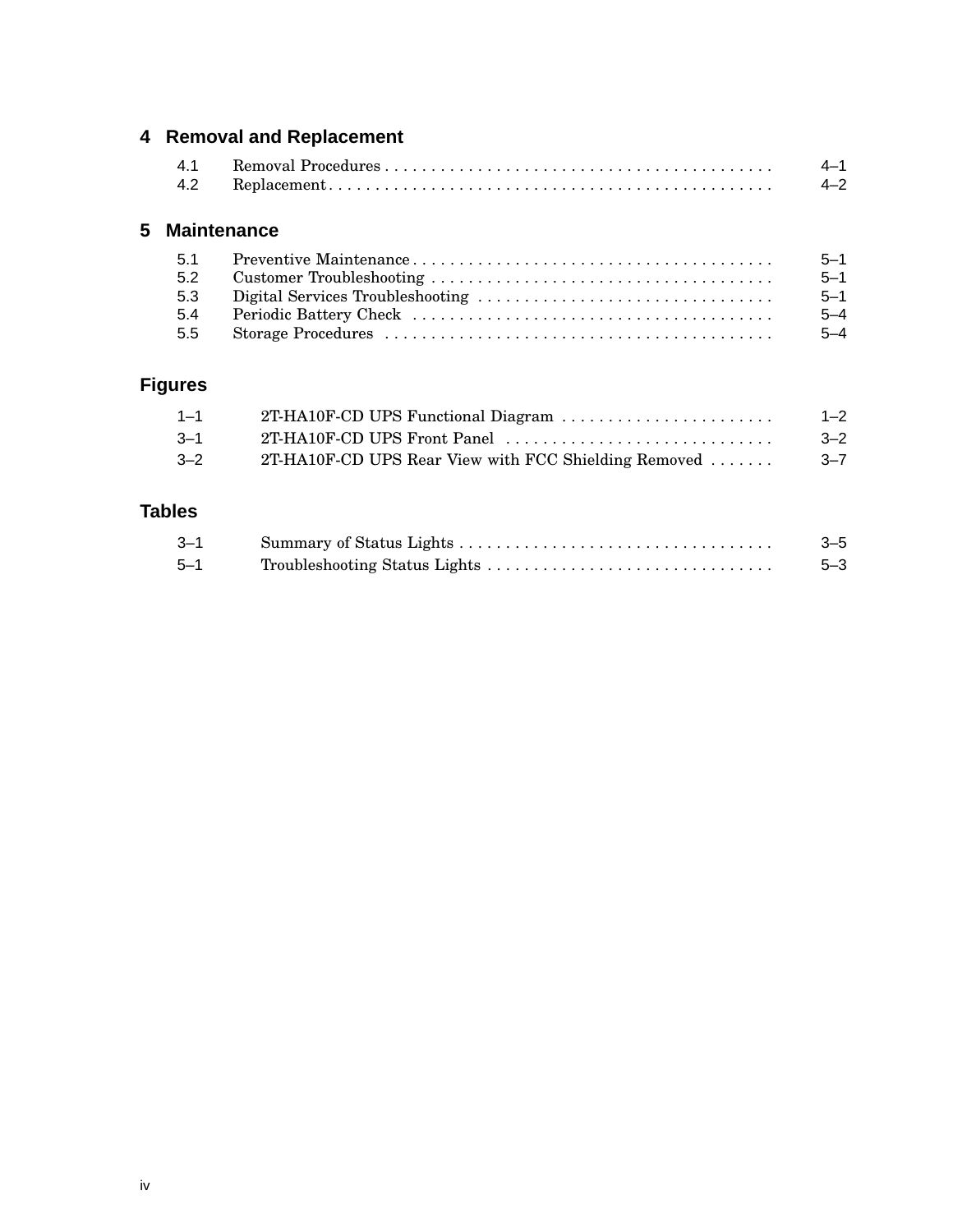## **Preface**

#### **OVERVIEW**

This manual is intended for users of the 2T-HA10F-CD 3.6 kVA Uninterruptible Power System (UPS). It provides a general introduction to the UPS; specifications; detailed information on system controls and operation; deinstallation procedures; and maintenance, troubleshooting, battery testing, and storage information.

#### **WARNING**

**This unit contains no user-serviceable parts. If this unit is in need of repair, only qualified personnel familiar with safety procedures for electrical equipment and this specific product should access components inside the unit.**

#### **WARNING**

**The UPS battery unit contains batteries that are wired together to produce a high voltage. Even with no external connections, hazardous voltage exists inside the UPS battery unit that can cause severe burns or death upon contact.**

The manual covers the following topics:

- **Chapter 1** provides a general description of the 2T-HA10F-CD UPS.
- **Chapter 2** provides the electrical, environmental, and physical specifications for the 2T-HA10F-CD UPS.
- **Chapter 3** provides a description of the controls and indicators, and the operating procedures for the 2T-HA10F-CD UPS.
- **Chapter 4** provides the removal and replacement procedures for the 2T-HA10F-CD UPS.
- **Chapter 5** provides preventive maintenance, troubleshooting, battery testing, and storage information for the 2T-HA10F-CD UPS.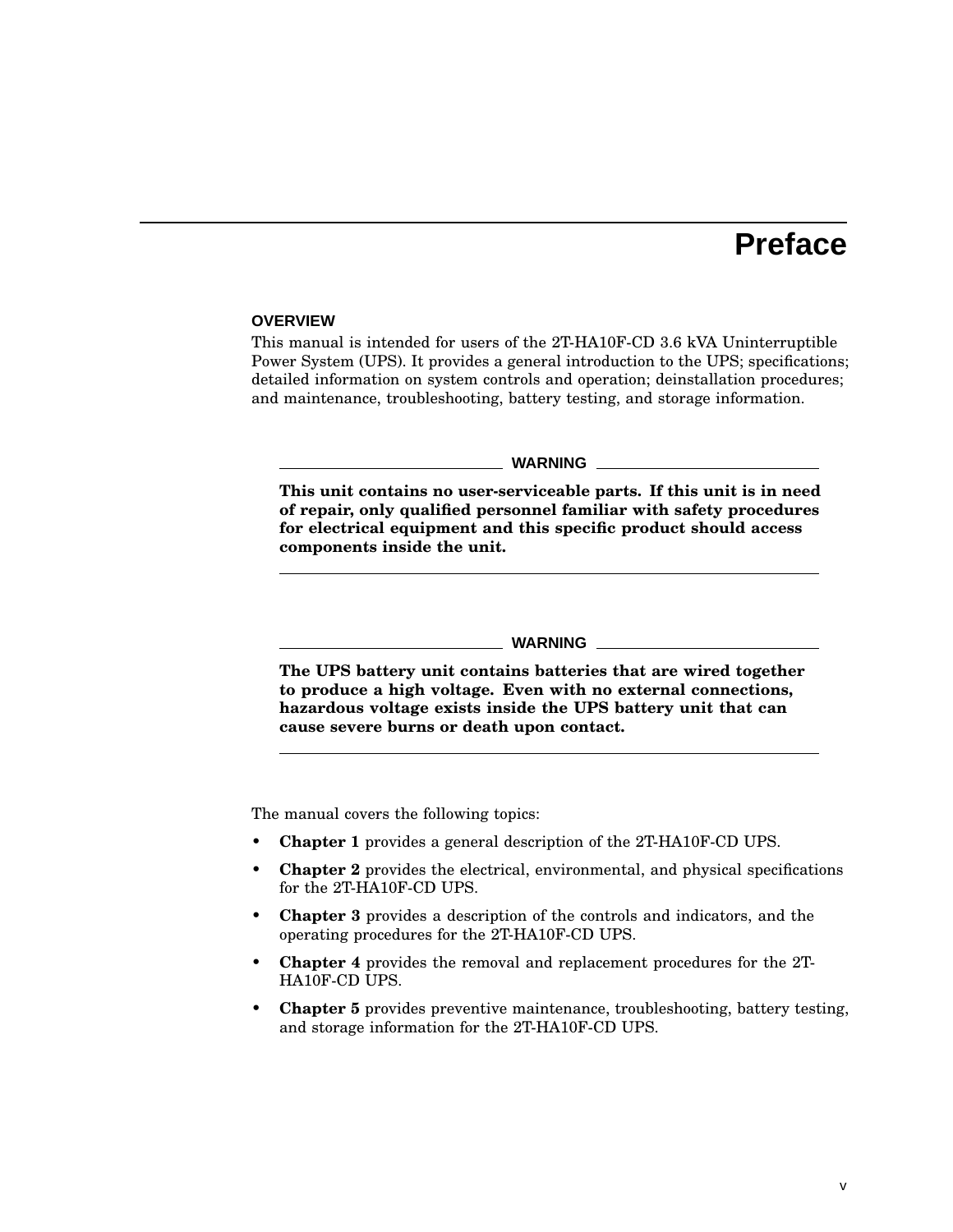#### **CONVENTIONS**

This section describes the special symbols used in this manual.

personnel.

| <b>NOTES:</b>    | Calls attention to information in text that may be of special importance.                           |
|------------------|-----------------------------------------------------------------------------------------------------|
| <b>CAUTIONS:</b> | Calls attention to information in text that is essential in avoiding<br>system or equipment damage. |
| WARNINGS:        | Calls attention to information in text that is essential to the safety of                           |

vi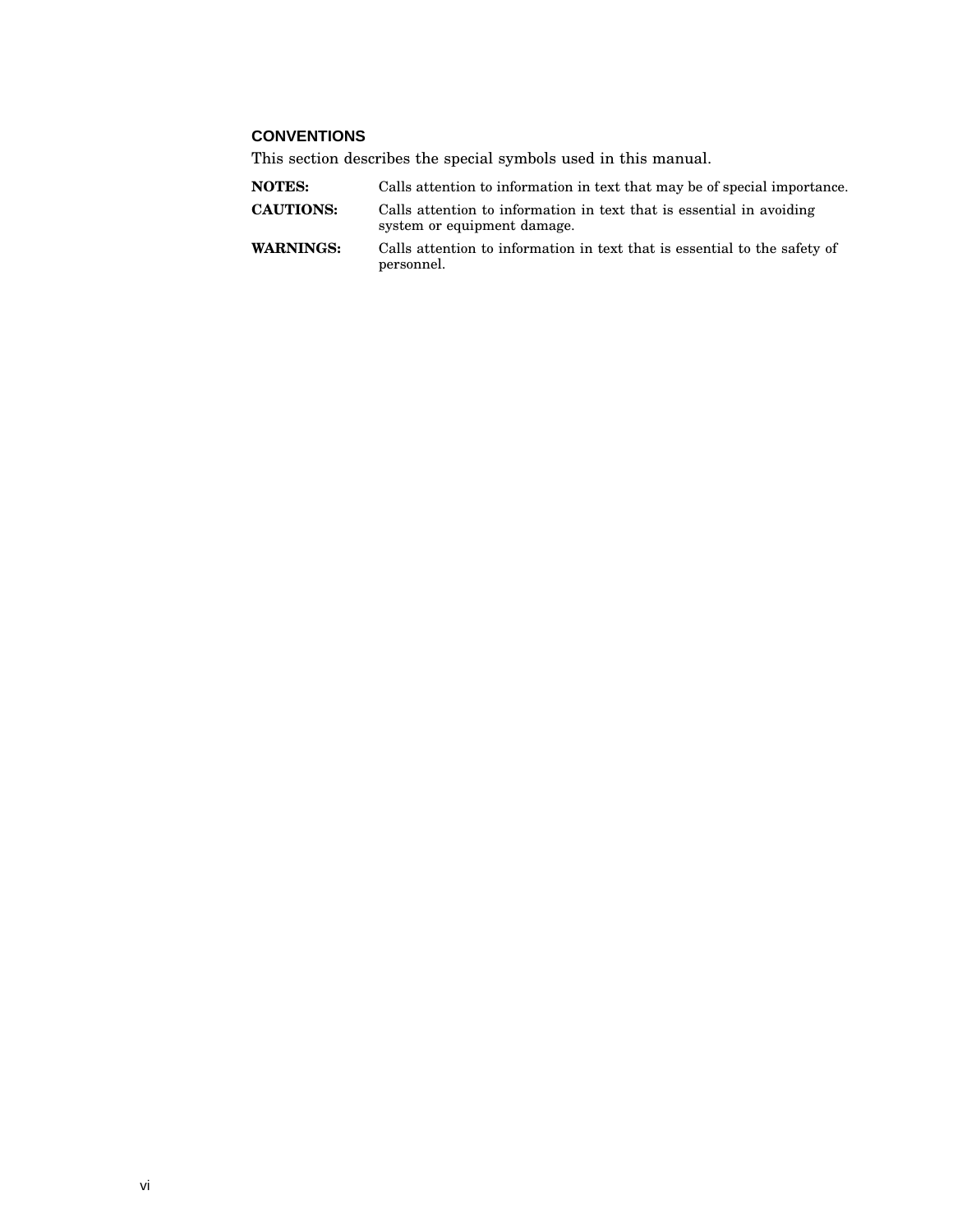# **1 Introduction**

## **1.1 General Description**

The 2T-HA10F-CD UPS is a 208 Vac, 60 Hz, 3.6 kVA UPS that provides back-up power to prevent interruptions in the ac power. The UPS protects sensitive equipment against problems associated with poor quality ac power or a complete loss of ac power. While online the UPS cleans the ac input, maintains a constant voltage, and totally isolates the output to the critical load. These actions keep power-line problems from reaching the load where they can damage software and hardware and cause equipment to operate erratically. Figure 1–1 illustrates the interactions of the major components to accomplish this task.

When power for the loads comes from an ac input, the UPS uses the following components to improve the quality of the power before it reaches the load:

- Isolation transformer
- Bidirectional converter

These components work together to reduce the inherent problems of raw ac, such as the following:

- No voltage (blackout)
- Undervoltage (brownout)
- Overvoltage
- Surges
- Spikes
- Common-mode noise
- Normal-mode noise

If the ac input fails to supply the power required by the load (during a blackout, for instance), the UPS immediately and automatically draws power from the battery and continues to supply clean power to the load without interruption.

When this happens, the UPS uses the following components:

- **Battery**
- Bidirectional converter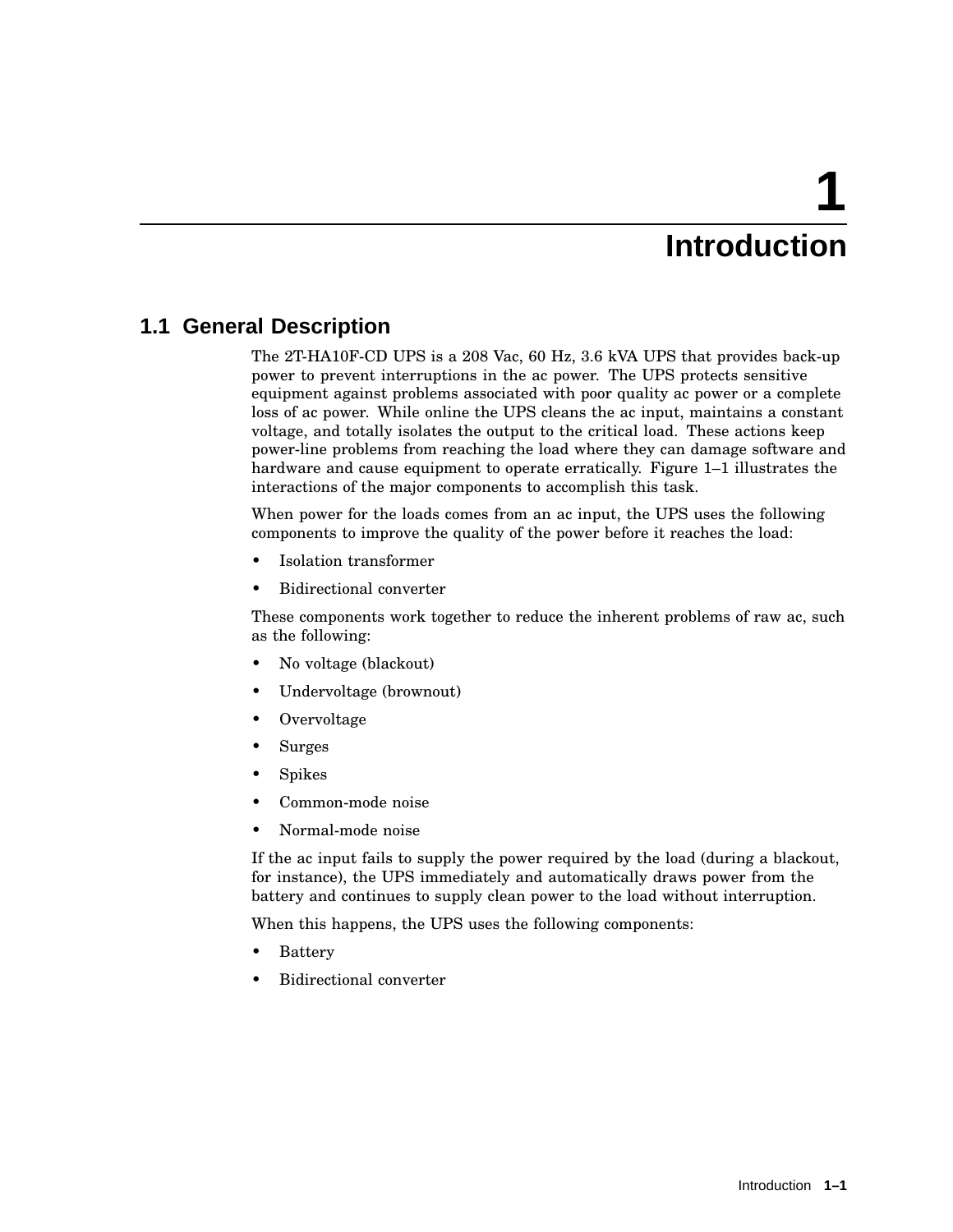

**Figure 1–1 2T-HA10F-CD UPS Functional Diagram**



#### **1.1.1 Bidirectional Converter**

The bidirectional converter conditions the electricity that powers the load. When the UPS draws power from an ac input, the bidirectional converter can simultaneously convert ac to dc to charge the batteries, and feed regulated ac voltage to the isolation transformer for output to the load.

When the batteries feed the UPS, the bidirectional converter changes dc to ac, and feeds the ac voltage to the isolation transformer for output to the load.

#### **1.1.2 Battery Backup**

In normal operation the ac input powers the loads through the UPS. If the ac input strays outside the specified input tolerance, a relay disconnects the ac input and the UPS draws power for the loads from the batteries. If the ac input returns to the specified tolerance, the relay closes and the UPS continues to provide regulated, conditioned power for the load, while simultaneously recharging the batteries.

The battery unit consists of six 12 Vdc lead-acid batteries connected in series. These batteries provide approximately 10 minutes of back-up time when the UPS is under full-load.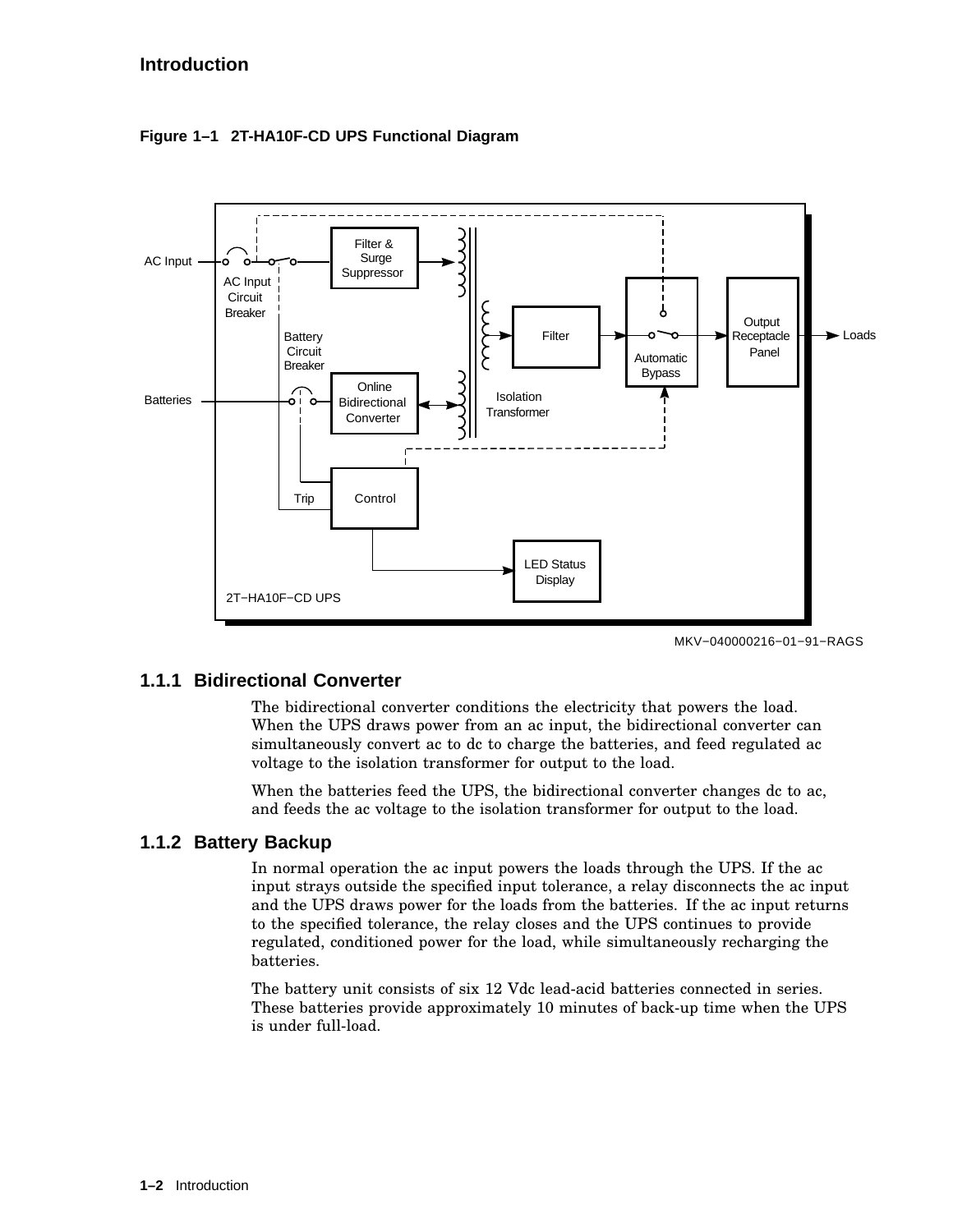## **1.2 Digital Modifications**

The 2T-HA10F-CD UPS is a Deltec UPS that has been modified by Digital Equipment Corporation to enhance its value and ease of use.

The UPS unit and the battery unit have both been modified by Digital.

The following modifications have been made to the UPS unit:

- Addition of a metal distribution panel box containing six 240 V output receptacles
- Addition of wiring from the UPS unit to the output receptacles
- Addition of ac input power wiring pigtail with connectors
- Addition of dc power wiring pigtail with connectors

The following modifications have been made to the battery unit:

- Addition of dc power wiring pigtail with connectors
- Addition of a cover plate over the battery connection terminal strip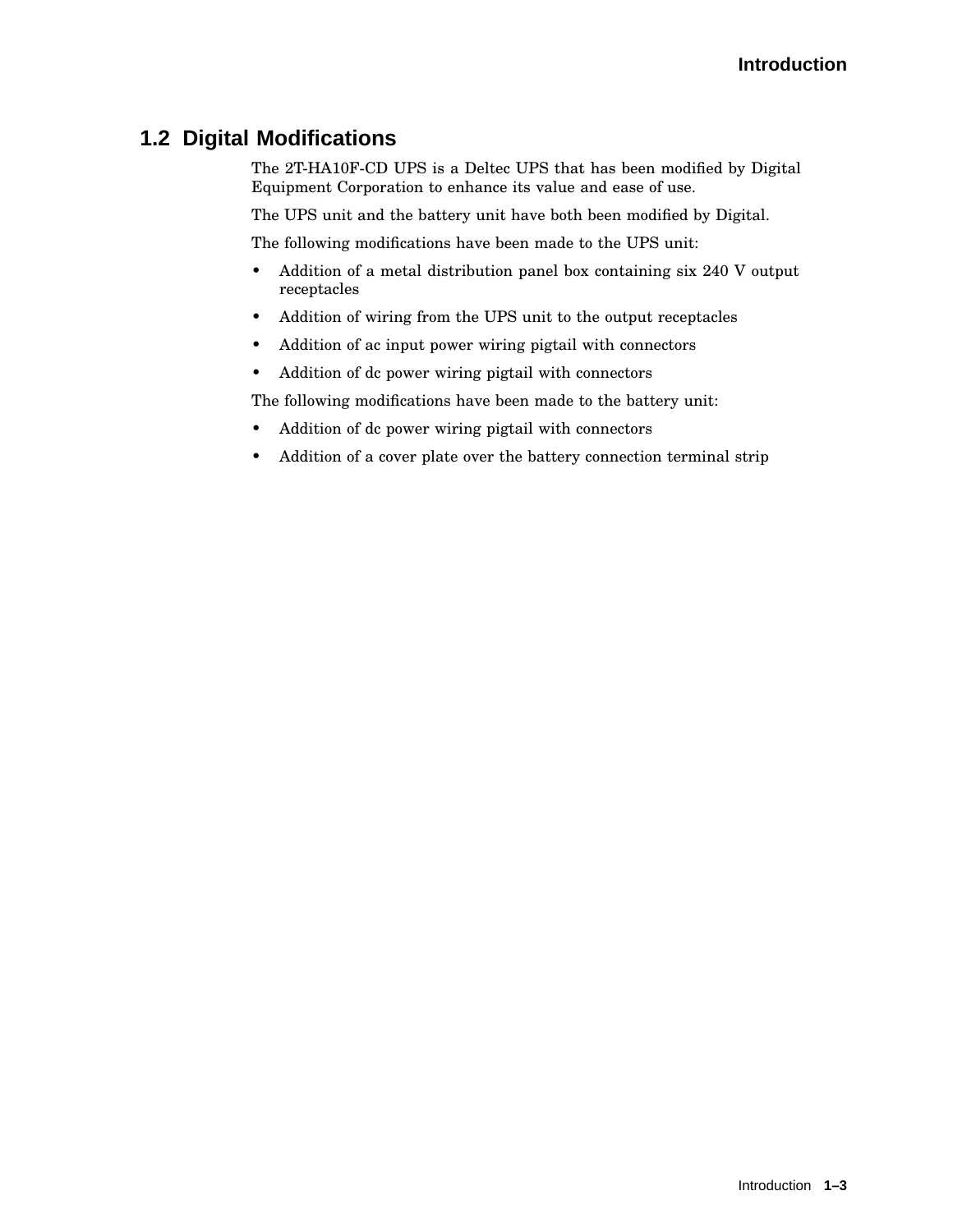# **2 Specifications**

## **2.1 UPS Electrical Input**

**Voltage:** 208 Vac +10%/-15%

**Maximum Input Current:** 20.0 A at 208 Vac

**Frequency:** 60 Hz

**Current Distortion:** Less than 10% (typically 5%) with full, nonlinear load

## **2.2 UPS Electrical Output**

**Voltage:** 208 Vac ±2%

**Frequency:** 60 Hz

**Regulation:** 2%, steady state

**Voltage Distortion:** Less than 3%, total harmonic distortion

**Overload Rating:** 150% of full-load for 30 seconds

## **2.3 Environmental**

**Operating Temperature:** 0°C to 40°C (32°F to 104°F); safety agency tested at 25°C (77°F)

**Relative Humidity:** 95% maximum at 25°C (77°F), noncondensing

**Audible Noise:** Less than 58 dBA

## **2.4 UPS Physical**

#### **UPS Unit Dimensions:**

Width: 42.24 cm (16.63 in.) Height: 21.92 cm (8.63 in.) Depth: 63.83 cm (25.13 in.)

#### **UPS Front Panel Dimensions:**

Width: 48.26 cm (19.00 in.) Height: 22.23 cm (8.75 in.)

**UPS Weight:** 73 kg (160 lb)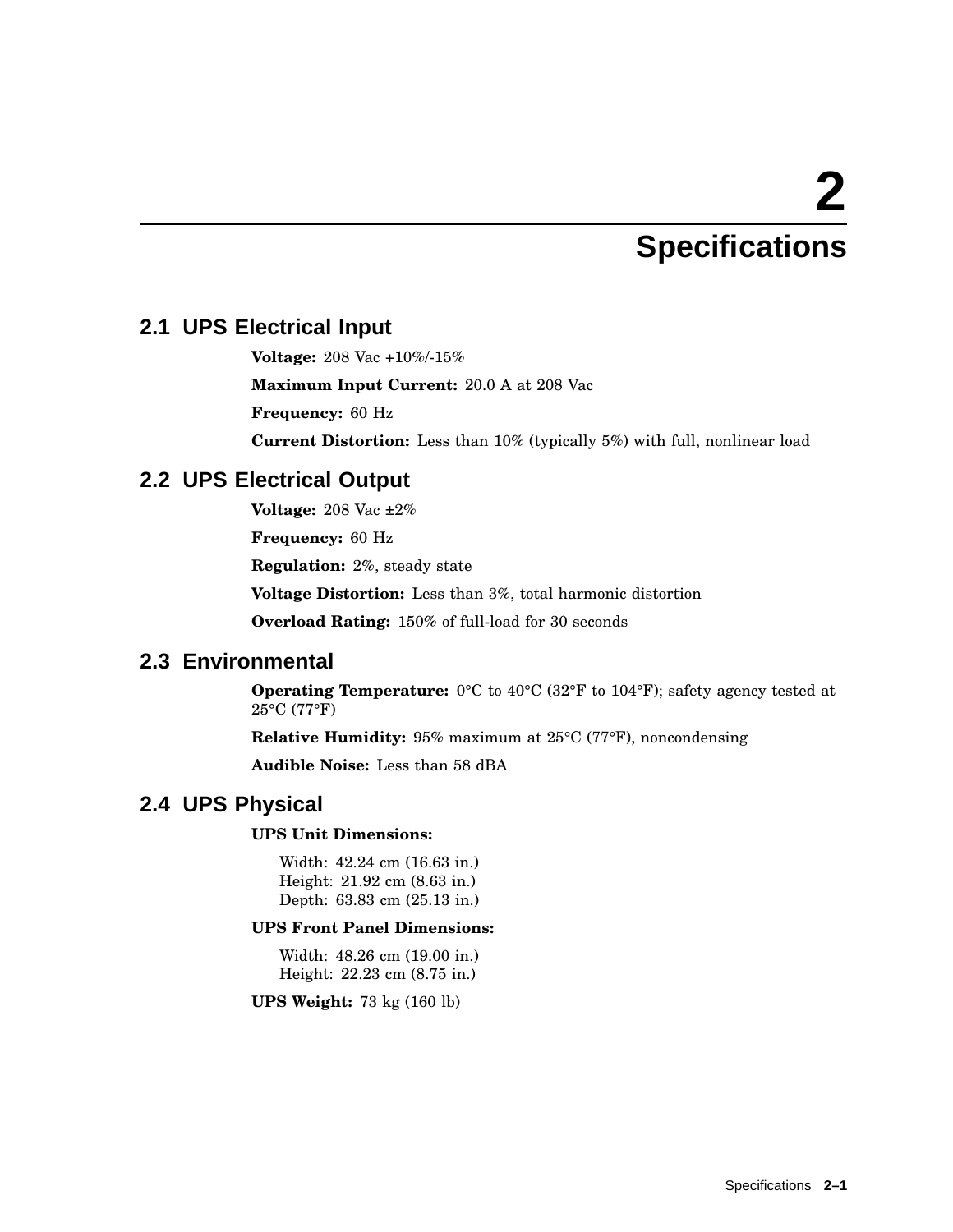## **2.5 Battery Unit Physical**

#### **Battery Unit Dimensions:**

Width: 42.24 cm (16.63 in.) Height: 16.84 cm (6.63 in.) Depth: 63.83 cm (25.13 in.)

#### **Battery Front Panel Dimensions:**

Width: 48.26 cm (19.00 in.) Height: 17.78 cm (7.00 in.)

**Battery Weight:** 67 kg (148 lb)

## **2.6 Assembly Requirements in an H9702 Cabinet**

**Width:** 48.26 cm (19.00 in.) **Height:** 48.89 cm (19.25 in.) **Depth:** 71.12 cm (28.00 in.)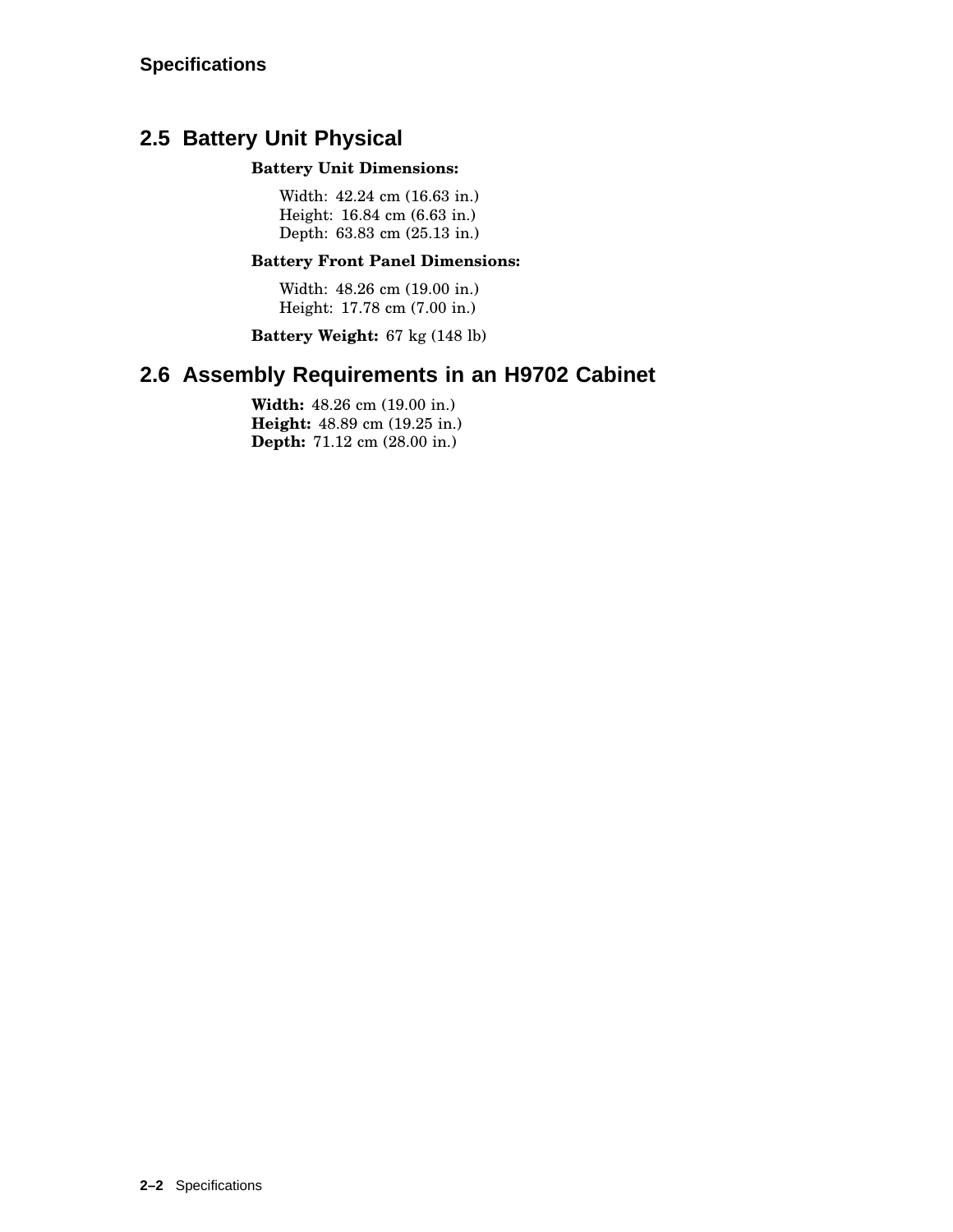# **3 Operation**

## **3.1 Controls and Indicators**

The 2T-HA10F-CD UPS uses four controls and two indicators for routine operation.

#### **Controls**

- AC input circuit breaker
- Battery circuit breaker
- Audio alarm silence button
- Battery unit circuit breaker

#### **Indicators**

- Status lights
	- Normal
	- Bypass
	- On Battery (ac input failure)
	- $\frac{1}{2}$ Fault (includes overtemperature and overload)
	- Low Battery
- Audio alarm

All of the controls and indicators are mounted on the front panel of the UPS except for the battery unit circuit breaker, which is located on the rear panel of the battery unit. Figure 3–1 shows the location of the UPS controls and indicators located on the front panel.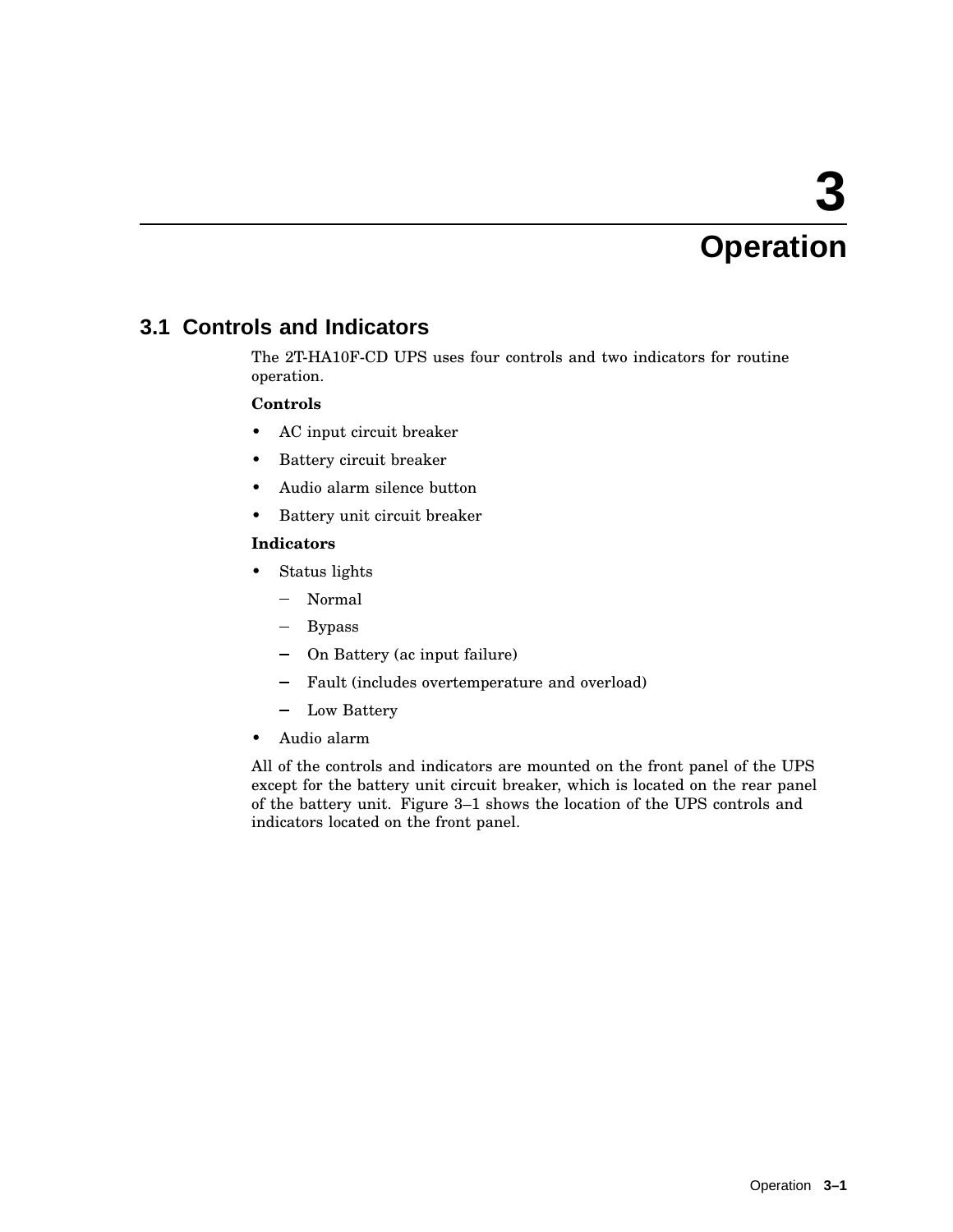### **Operation**



#### **Figure 3–1 2T-HA10F-CD UPS Front Panel**

MKV−040000216−03−91−RAGS

#### **3.1.1 UPS Controls**

The following sections describe the controls for the UPS unit.

#### **3.1.1.1 AC Input Circuit Breaker**

The ac input circuit breaker on the front panel must be ON before the UPS can receive power from an ac input source and charge the batteries. It opens and closes the circuit between the ac input power and the UPS. When the ac input circuit breaker is OFF, or the ac input power has failed for other reasons, the UPS will draw power from the batteries (if they are available).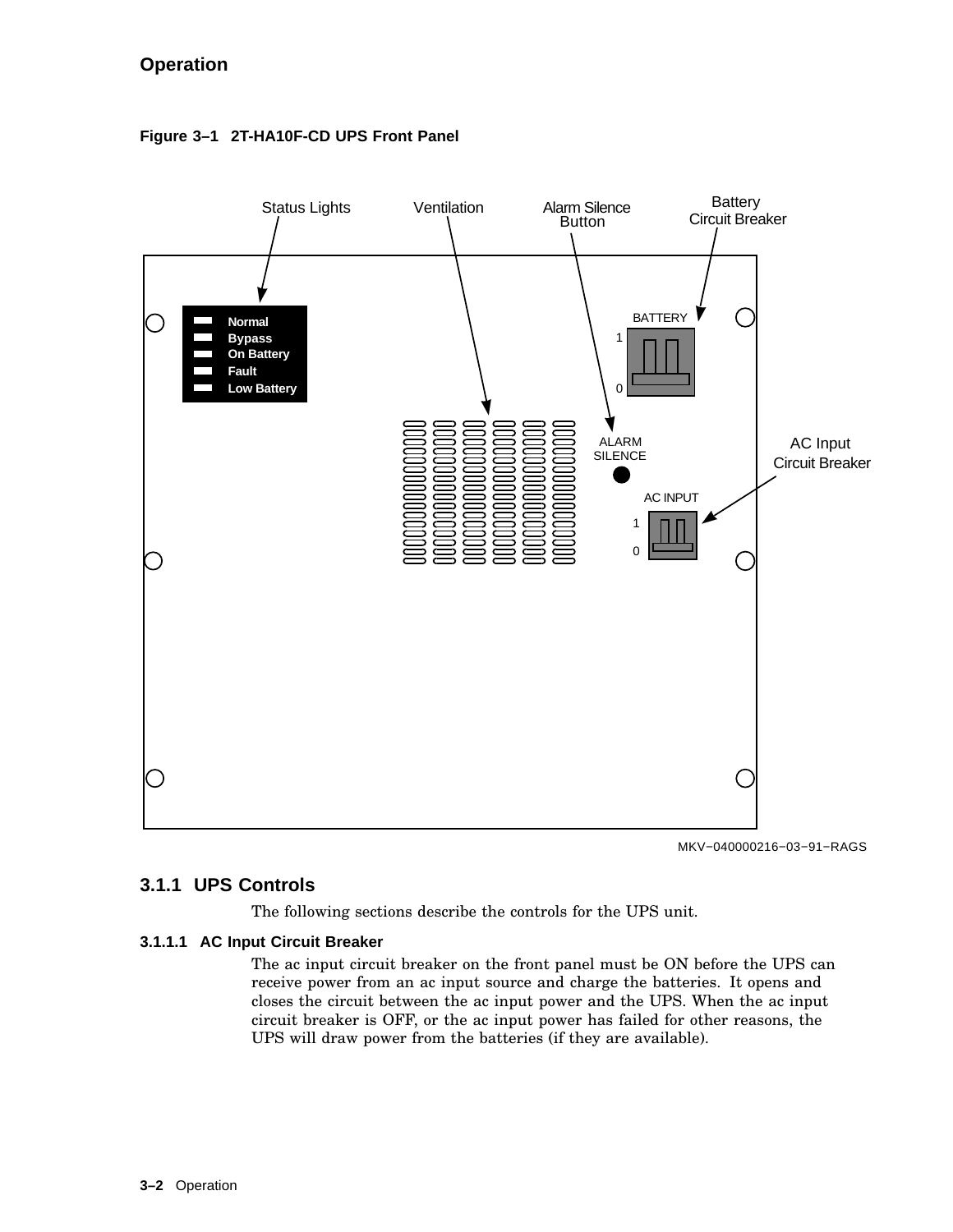#### **3.1.1.2 Battery Circuit Breaker**

The battery circuit breaker on the front panel must be ON before the UPS can charge the batteries or receive battery back-up power. It opens and closes the circuit between the battery unit and the UPS. If the ac input circuit breaker is OFF or tripped and the battery circuit breaker on the front panel is ON, the UPS will drain the batteries until the batteries reach a predetermined low-voltage level. When the battery reaches that level, the UPS will shut down and the load will be dropped.

**WARNING**

**The UPS is connected to charged batteries and contains HIGH VOLTAGES. When the battery circuit breaker on the front panel is ON, the receptacles on the back of the unit (see Figure 3–2) can deliver an electrical shock. This condition can occur even when the UPS is disconnected from an ac power source and the ac input circuit breaker is OFF. These high voltages can injure or kill personnel and damage equipment.**

**WARNING**

**When the battery circuit breaker on the front panel is tripped or turned OFF, but the ac input circuit breaker is ON, the UPS output receptacles still have HIGH VOLTAGES present. These high voltages can injure or kill personnel and damage equipment.**

**CAUTION**

**To avoid discharging the batteries, DO NOT leave the battery circuit breaker on the front panel ON when the ac input circuit breaker is OFF.**

**NOTE**

**If the battery circuit breaker on the front panel is turned OFF, the UPS will go into Bypass mode. If the load is to be shut down completely, turn OFF the battery circuit breaker on the front panel AND the ac input circuit breaker.**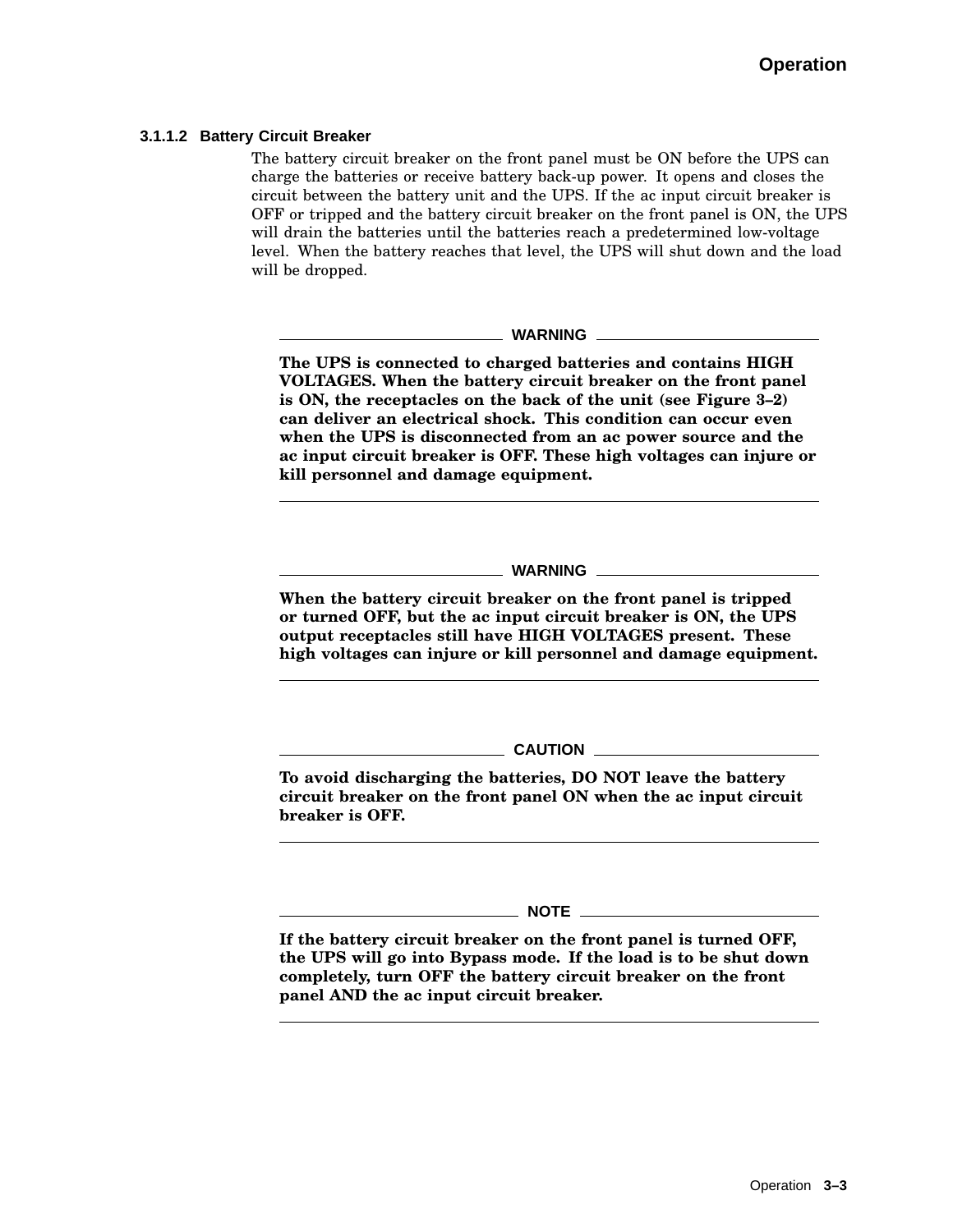#### **3.1.1.3 Alarm Silence Button**

When the audio alarm is activated, it can be silenced by pushing the alarm silence button. This button is located next to the ac input circuit breaker. Pressing the alarm silence button does not silence the audio alarm permanently. The audio alarm will be activated again the next time the UPS has an alarm condition.

#### **3.1.2 UPS Indicators**

The following sections describe the indicators for the UPS unit.

#### **3.1.2.1 Status Lights**

The status lights, a column of five LEDs, show the UPS's status. The print next to each color coded status light briefly describes the condition that the status light indicates.

A description of each status light follows, along with a summary of the status lights found in Table 3–1.

#### **Normal Status Light**

The green status light labeled "Normal" is lit when the UPS draws power from the ac input line and the ac input power meets input specifications. The UPS is in Normal mode when the ac line voltage is 208 Vac (+10%/-15%) and the output voltage is 208 Vac (±2%) and locked to the line frequency.

#### **Bypass Status Light**

The yellow status light labeled "Bypass" is lit when the UPS switches to Bypass mode. In Bypass mode the ac input bypasses the conditioning and battery charging electronics, but is still available at the output receptacles. The power available at the output receptacles is unconditioned and unregulated ac.

#### **On Battery Status Light**

The yellow status light labeled "On Battery" is lit when the UPS draws power from the battery unit. This occurs when the ac input voltage drops below 177 Vac. The "On Battery" status also activates the audio alarm.

The battery backup is limited (back-up time is typically 10 minutes under fullload). If the UPS does not return to normal operation before the batteries reach a predetermined low-battery cutoff, the UPS will shut down and the load will be dropped.

#### **Fault Status Light**

The red status light labeled "Fault" is lit when an overload, overtemperature, or internal failure occurs. The "Fault" status also activates the audio alarm. If the condition is harmful and persistent, the battery circuit breaker on the front panel will trip. When the battery circuit breaker on the front panel trips, the UPS will automatically transfer to Bypass mode.

If ac input power is available, the load will receive unconditioned and unregulated ac power. If ac input power is not available, the load will be dropped.

#### **Low Battery Status Light**

The red status light labeled "Low Battery" is lit when the battery voltage drops to a level where only 2 to 3 minutes of back-up time remains at full-load during a prolonged ac line failure. The "Low Battery" status also causes the audio alarm to change tone.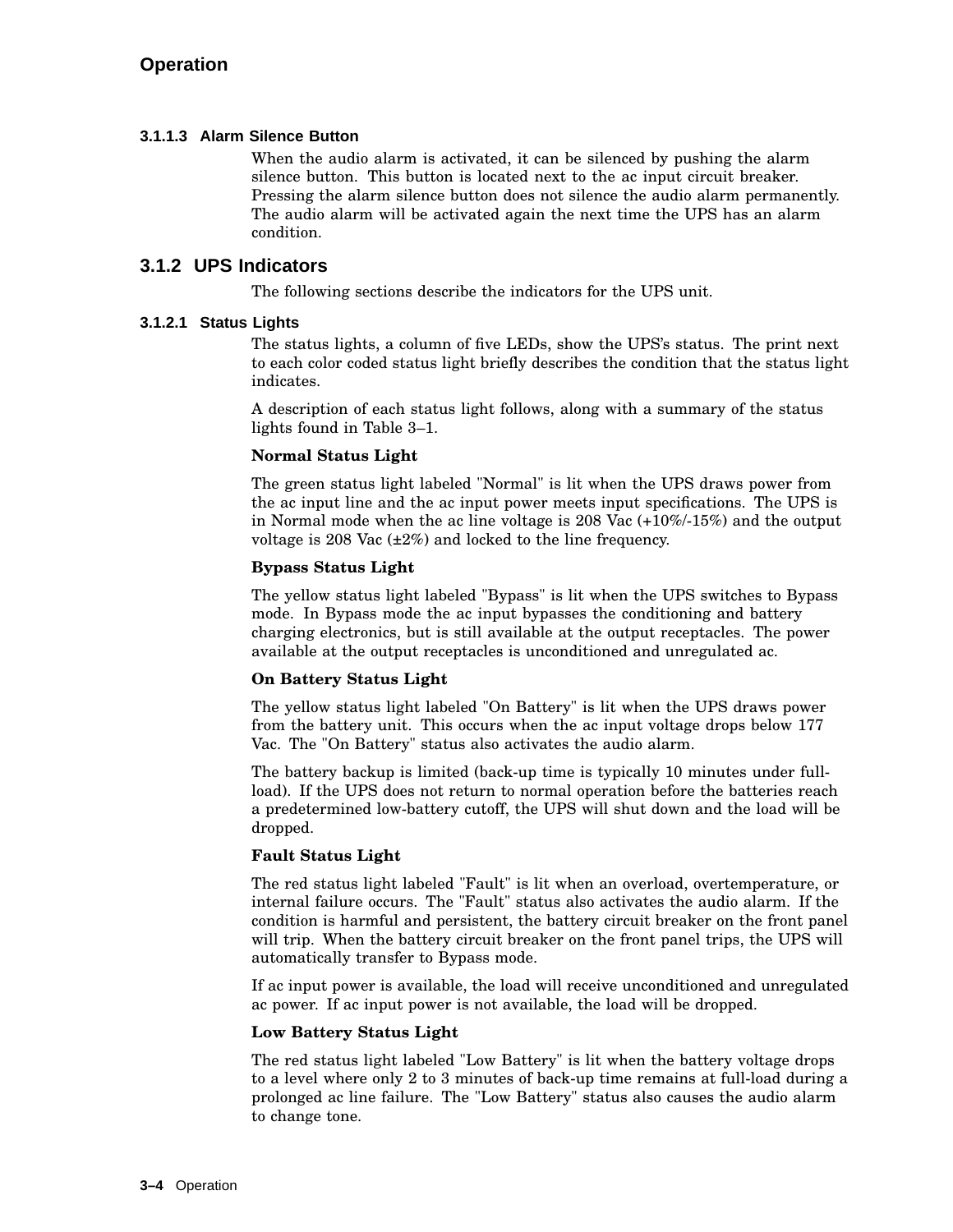If the battery voltage continues to drop, the UPS will eventually stop operating and the load will be dropped. After the UPS stops operating, it will wait 3 hours for the return of the normal ac line power. If the normal ac line power returns within 3 hours, the UPS will turn on automatically. If the power outage lasts more than 3 hours, the battery circuit breaker on the front panel will trip and the UPS will have to be manually restarted.

#### **CAUTION**

**The UPS must be turned OFF if it is not connected to an ac source or the batteries will slowly discharge. If the facility power is turned OFF for an extended period, turn the UPS OFF as well (after properly shutting down all connected loads).**

#### **CAUTION**

**DO NOT store the UPS with discharged batteries. If the batteries are allowed to remain discharged for long periods, their life will be significantly shortened.**

**Table 3–1 Summary of Status Lights**

| Name of Indicator | <b>Color of Indicator</b> | <b>Audio Alarm</b>   | <b>Condition</b> |
|-------------------|---------------------------|----------------------|------------------|
| Normal            | Green                     | No                   | Normal           |
| <b>Bypass</b>     | Yellow                    | No                   | Warning          |
| On Battery        | Yellow                    | Yes                  | Warning          |
| Fault             | Red                       | Yes                  | Danger           |
| Low Battery       | Red                       | $\operatorname{Yes}$ | Danger           |

#### **3.1.2.2 Audio Alarm**

The audio alarm is activated whenever the UPS switches to battery backup. The yellow "On Battery" status light will light up at the same time. If the UPS remains on battery backup until there are only 2 to 3 minutes of back-up power left, the audio alarm remains active but changes tone. At that time, the red "Low Battery" status light will light up.

The audio alarm will also be activated whenever the UPS has an overload, overtemperature, or internal failure. These conditions cause the red "Fault" status light to light up at the same time.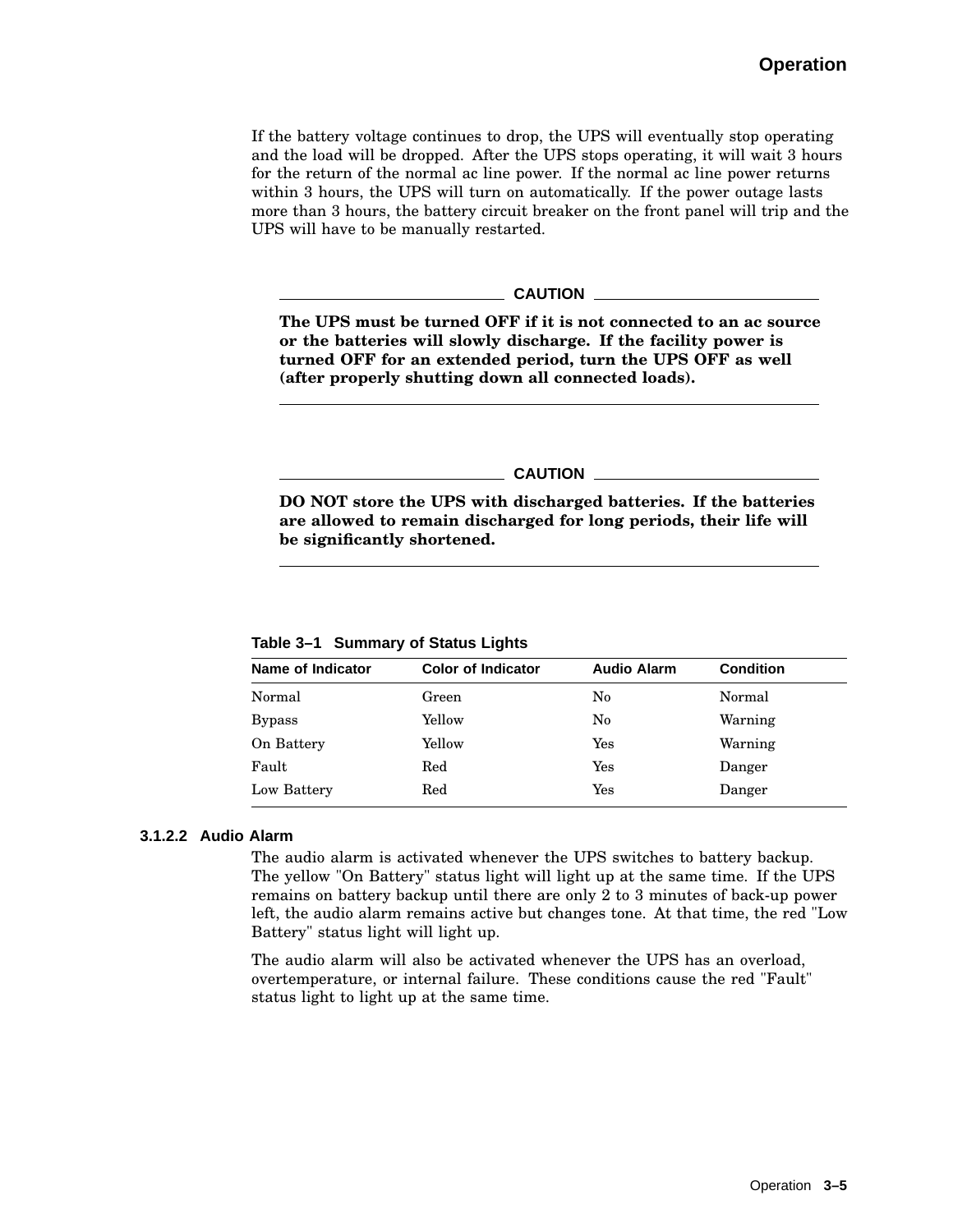#### **3.1.3 Battery Unit Controls**

The battery unit circuit breaker (see Figure 3–2), located on the rear panel of the battery unit, must be ON before the UPS can charge the batteries or receive battery back-up power. It opens and closes the circuit between the battery unit and the battery circuit breaker on the UPS front panel.

When the battery unit circuit breaker is ON, battery voltage is applied to the battery circuit breaker on the UPS front panel. When the battery unit circuit breaker is tripped or turned OFF, all battery voltage is removed from the UPS.

## **3.2 Output Distribution**

Output distribution for the 2T-HA10F-CD UPS is provided through a distribution panel located on the rear panel of the UPS (see Figure 3–2). This distribution panel contains six NEMA 6-15R (15 A, 208 V) receptacles.

## **3.3 Emergency Shutdown Plug**

The 2T-HA10F-CD UPS is shipped with an emergency shutdown plug installed in the emergency shutdown jack on the rear of the UPS (see Figure 3–2).

The UPS will not operate if the emergency shutdown plug is not installed or if the circuit between the terminals of the emergency shutdown plug is broken.

Pulling the emergency shutdown plug out of the emergency shutdown jack shuts down the UPS by tripping the ac input circuit breaker and the battery circuit breaker on the front panel.

The emergency shutdown plug also provides the connections for a Remote Emergency Power Off (REPO) device. The REPO device must have contacts that are normally closed and rated for a minimum of 80 V and 10 mA.

Use the following procedure to connect a REPO device to the emergency shutdown plug:

- 1. Turn the UPS OFF.
- 2. Remove the emergency shutdown plug from the emergency shutdown jack on the back of the UPS (see Figure 3–2).
- 3. Disassemble the emergency shutdown plug and remove the metal strip that connects the plug's two terminals to each other.
- 4. Route the wire from the REPO device through the rubber grommet on the back of the system cabinet.
- 5. Connect one wire per terminal from the REPO device to the plug's terminals.
- 6. Reassemble the emergency shutdown plug and plug it into the emergency shutdown jack on the back of the UPS.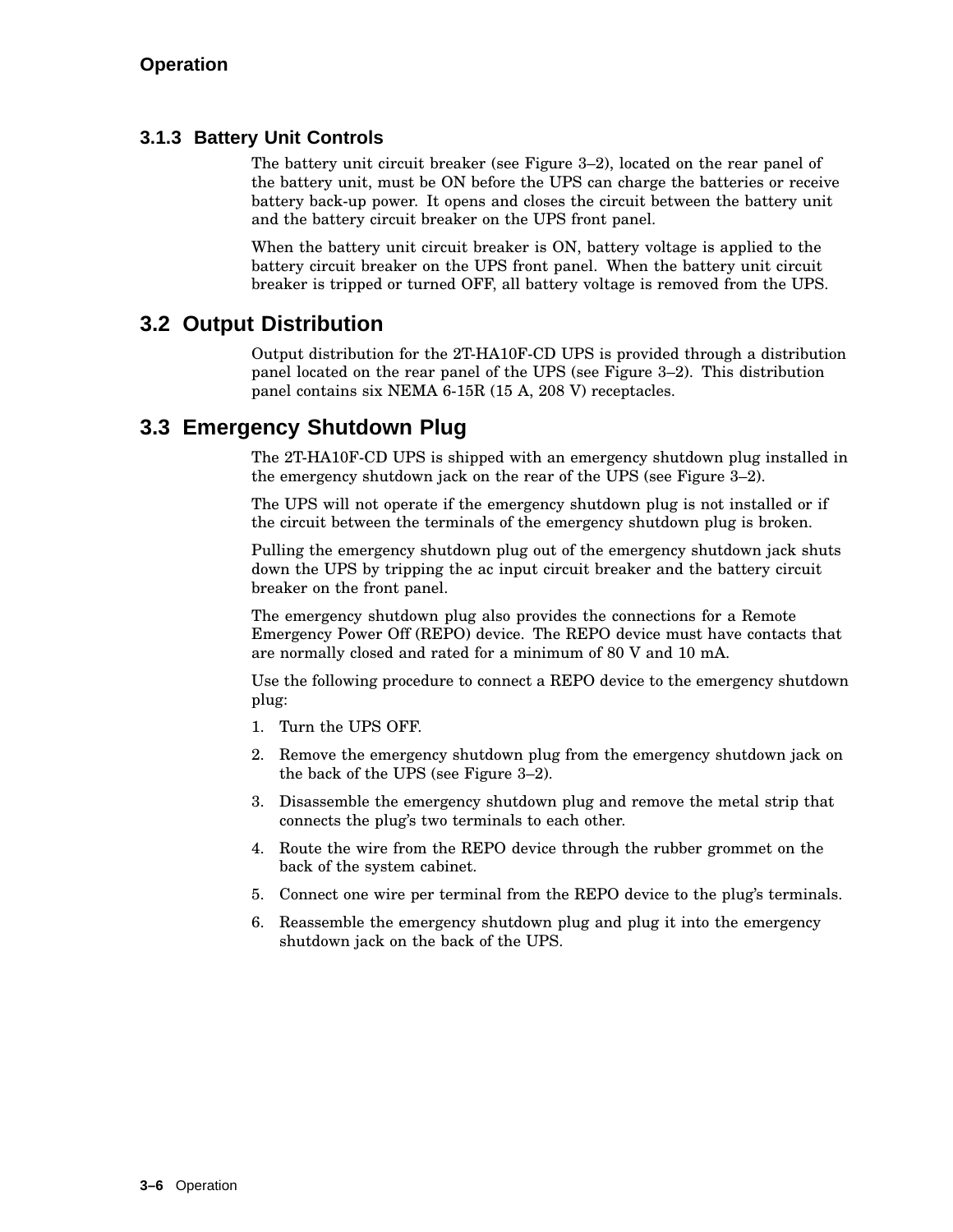

#### **Figure 3–2 2T-HA10F-CD UPS Rear View with FCC Shielding Removed**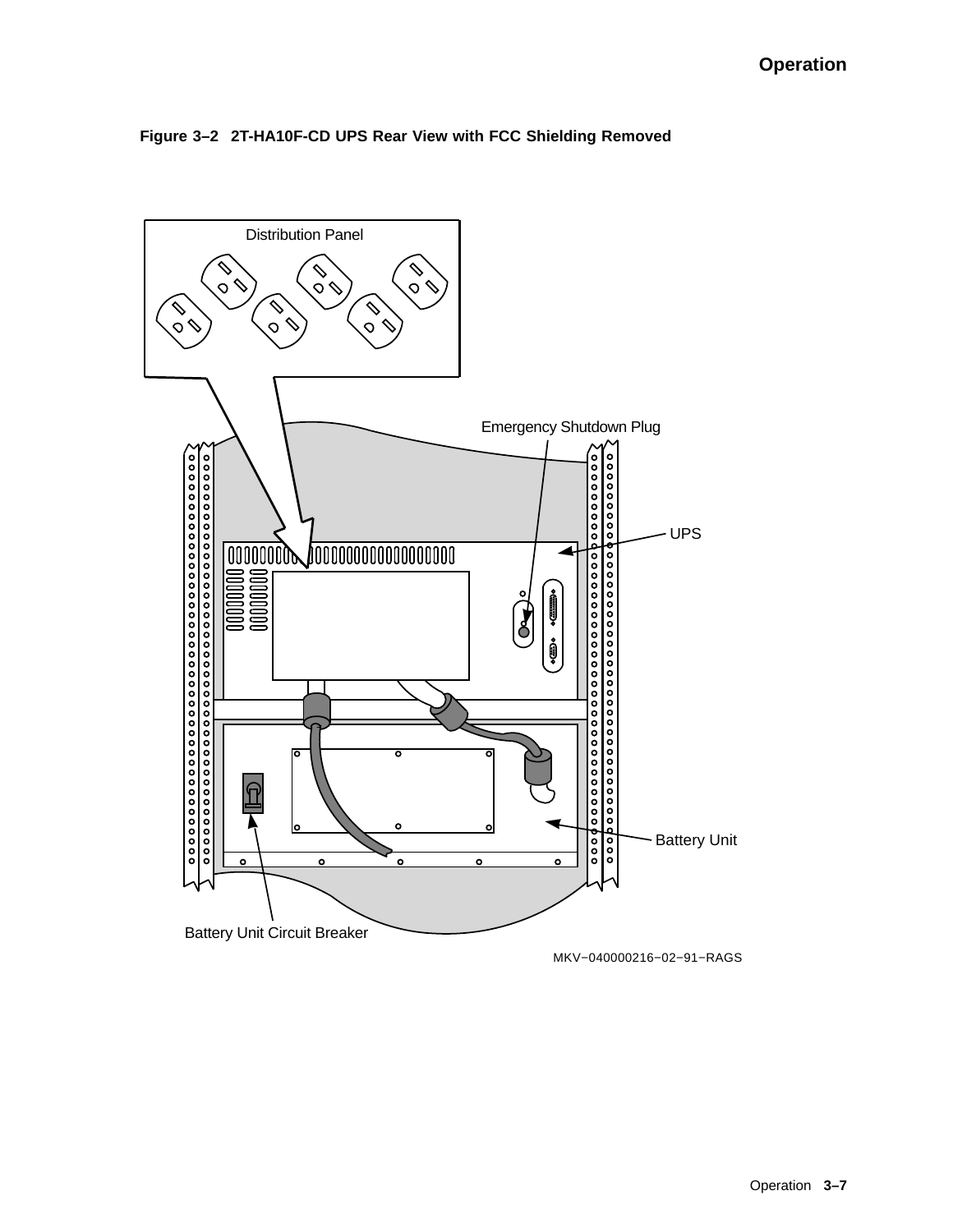## **3.4 Operating Procedures**

The following sections contain the operating procedures for the 2T-HA10F-CD UPS.

#### **3.4.1 Normal UPS Powerup**

Use the following procedure to power up the UPS:

- 1. Ensure that all circuit breakers are turned OFF and that the system power cord is plugged into the proper electrical outlet.
- 2. Ensure that the load plugs are properly connected to the distribution receptacles located on the rear panel of the UPS (see Figure 3–2), and that the power switch(es) on the load(s) are turned OFF.
- 3. Place the battery unit circuit breaker, located on the rear panel of the battery unit (see Figure 3–2), to the ON position.
- 4. Place the ac input circuit breaker, located on the front panel of the UPS (see Figure 3–1), to the ON position.
- 5. Place the battery circuit breaker, located on the front panel of the UPS (see Figure 3–1), to the ON position.

After approximately 2 seconds, the green "Normal" status light on the UPS front panel should light to indicate that the UPS is operating normally.

6. Turn the individual load(s) on by placing their power switches to the ON position.

#### **3.4.2 Normal UPS Powerdown**

Use the following procedure to power down the UPS:

- 1. Turn the individual load(s) off by placing their power switches to the OFF position.
- 2. Place the battery circuit breaker, located on the front panel of the UPS (see Figure 3–1), to the OFF position.

The yellow "Bypass" status light on the UPS front panel should light to indicate that the UPS is operating in Bypass mode.

- 3. Place the ac input circuit breaker, located on the front panel of the UPS (see Figure 3–1), to the OFF position.
- 4. If the UPS is being shut down for an extended period of time or for service, place the battery unit circuit breaker, located on the rear panel of the battery unit (see Figure 3–2), to the OFF position. Access to the battery unit circuit breaker requires the removal of an access plate located in the lower left rear of the cabinet.
- 5. Unplug the system power cord from the electrical outlet.

#### **3.4.3 Manual Transfer from Normal to Bypass Mode**

The automatic bypass feature is an internal UPS transfer switch that breaks one circuit before another circuit is made. It transfers the load to the UPS bypass line whenever the ac input circuit breaker is ON and the battery circuit breaker on the front panel trips or is turned OFF.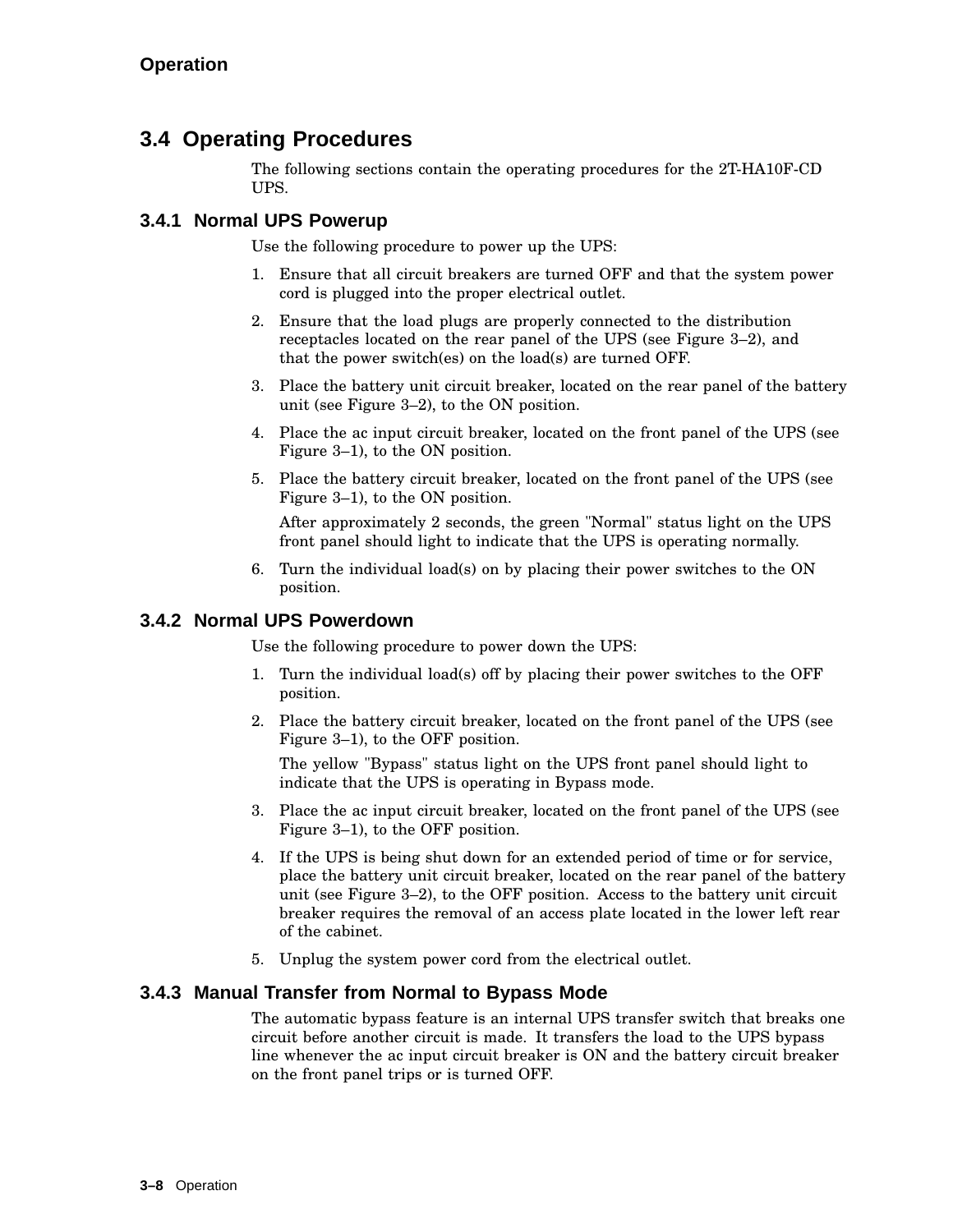Typically, the UPS logic trips the battery circuit breaker on the front panel if there is a failure in the UPS, or if the battery system needs protection. Tripping the battery circuit breaker on the front panel causes the UPS to automatically transfer the load to the bypass line. The UPS can also be forced to transfer the load to the bypass line, by manually turning the battery circuit breaker on the front panel to the OFF position.

#### **CAUTION**

**If the UPS is transferred from Normal mode to Bypass mode when ac input is available and the loads are ON, the loads may be dropped because of a momentary power interruption during transfer.**

Use the following procedure to manually transfer the UPS from Normal to Bypass mode.

- 1. Ensure that the green status light labeled "Normal" is lit to indicate that the UPS is in Normal mode.
- 2. Place the battery circuit breaker, located on the front panel of the UPS (see Figure 3–1), to the OFF position.

The yellow "Bypass" status light on the UPS front panel should light to indicate that the UPS is operating in Bypass mode.

 $\_$  NOTE  $\_$ 

**If the UPS was not forced into Bypass mode by turning OFF the battery circuit breaker on the front panel, the UPS probably transferred into Bypass mode automatically because of an abnormal condition. If the UPS automatically transferred to Bypass mode, correct the condition that caused the transfer before transferring the UPS back to Normal mode.**

#### **3.4.4 Manual Transfer from Bypass to Normal Mode**

Use the following procedure to manually transfer the UPS from Bypass to Normal mode.

- 1. Ensure that the yellow status light labeled "Bypass" is lit to indicate that the UPS is in Bypass mode.
- 2. Place the battery circuit breaker, located on the front panel of the UPS (see Figure 3–1), to the ON position.

The green "Normal" status light on the UPS front panel should light to indicate that the UPS is operating in Normal mode.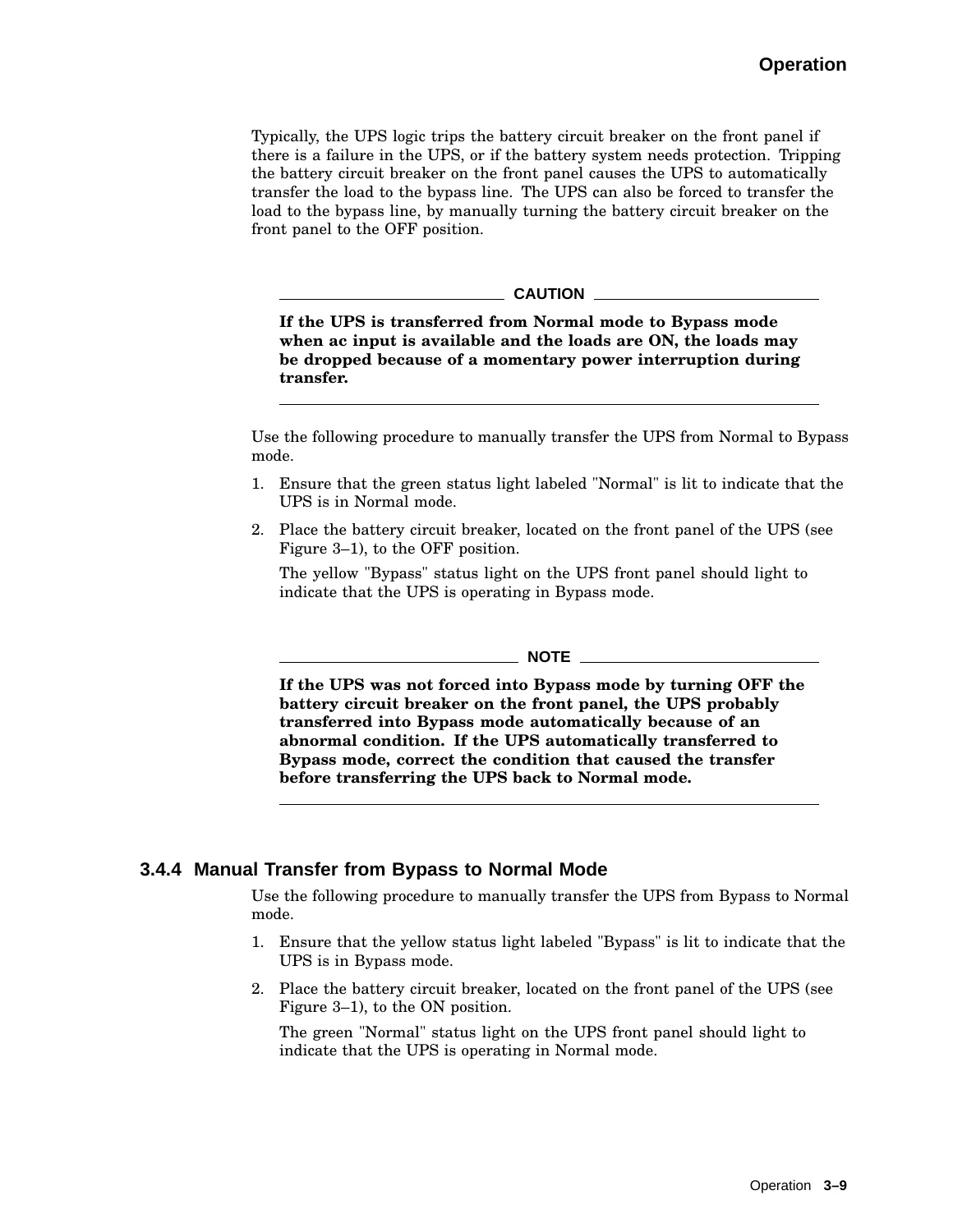## **Removal and Replacement**

#### **4.1 Removal Procedures**

This section contains the procedures for removing the UPS and battery unit from a H9702 cabinet.

**WARNING**

**The UPS unit and battery unit contain high voltage. Use extreme care, remove all jewelry, and observe all safety precautions when removing or working on the 2T-HA10F-CD.**

Use the following procedure to remove the UPS and battery unit from the H9702 cabinet:

- 1. Turn the individual load(s) off by placing their power switches to the OFF position.
- 2. Place the battery circuit breaker, located on the front panel of the UPS (see Figure 3–1), to the OFF position.
- 3. Place the ac input circuit breaker, located on the front panel of the UPS (see Figure 3–1), to the OFF position.
- 4. Place the battery unit circuit breaker, located on the rear panel of the battery unit (see Figure 3–2), to the OFF position. Access to the battery unit circuit breaker requires the removal of an access plate located in the lower left rear of the cabinet.
- 5. Unplug the system power cord from the electrical outlet.
- 6. Remove (in one piece) the three rows of EMI panels that are above the bottom EMI-H panel by using the following steps:
	- a. Remove the seven 6-32 screws along the top edge of the third EMI panel row from the bottom.
	- b. Remove the seven 6-32 screws along the bottom edge of the first EMI panel row from the bottom.
	- c. Remove the nine 10-32 screws (three per EMI panel row) down the right side of the bottom three EMI panel rows.
	- d. Remove the nine 10-32 screws (three per EMI panel row) down the left side of the bottom three EMI panel rows.
	- e. Lift out the bottom three EMI panel rows in one piece.
- 7. Unplug all load plugs from the distribution receptacles located on the rear panel of the UPS (see Figure 3–2).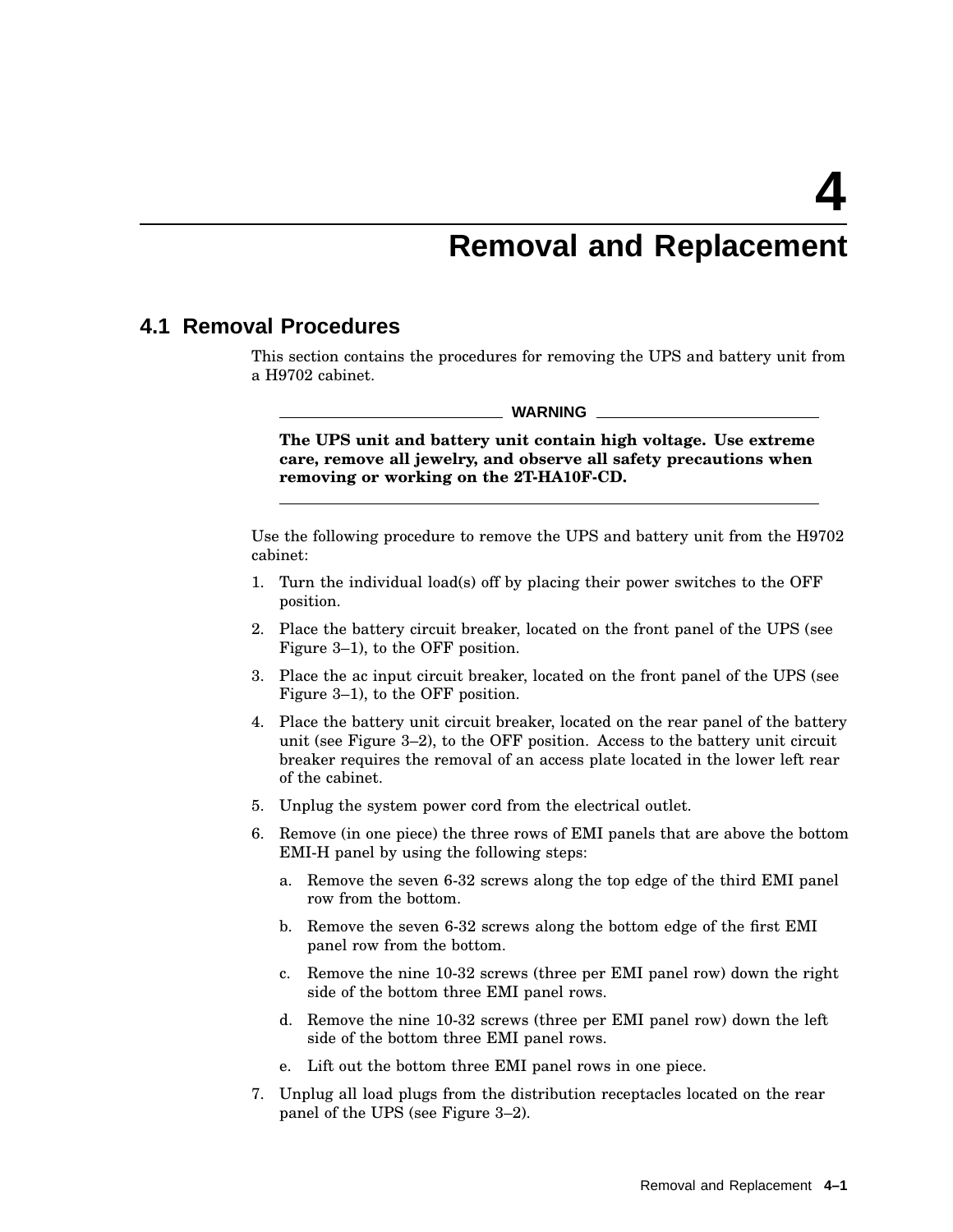- 8. Disconnect the three-wire (red, green, black) plastic connector pair that connects the battery unit to the UPS unit by pulling them straight apart.
- 9. Disconnect the standard L6-30R/L6-30P twistlock connector pair that connects the system power cord to the UPS unit by untwisting them and pulling them apart.
- 10. The UPS unit and the battery unit are attached to their respective shelves at the rear of the H9702 cabinet.
	- a. Remove the two 10-32 screws that secure the rear flange of the UPS unit to its shelf.
	- b. Remove the two 6-32 screws that secure the battery unit to the bracket on the rear edge of its shelf.
- 11. At the front of the H9702 cabinet, remove the six 10-32 screws that secure the front cover plate to the front of the UPS and battery units.

#### **WARNING**

**The UPS unit weighs 73 kg (160 lbs) and the battery unit weighs 67 kg (148 lbs). Use the proper number of people and observe proper lifting techniques when removing these units.**

12. Slide the units forward, one at a time, and out through the front of the H9702 cabinet.

#### **4.2 Replacement**

Use the reverse order of the removal procedures to replace the UPS and battery units in a H9702 cabinet.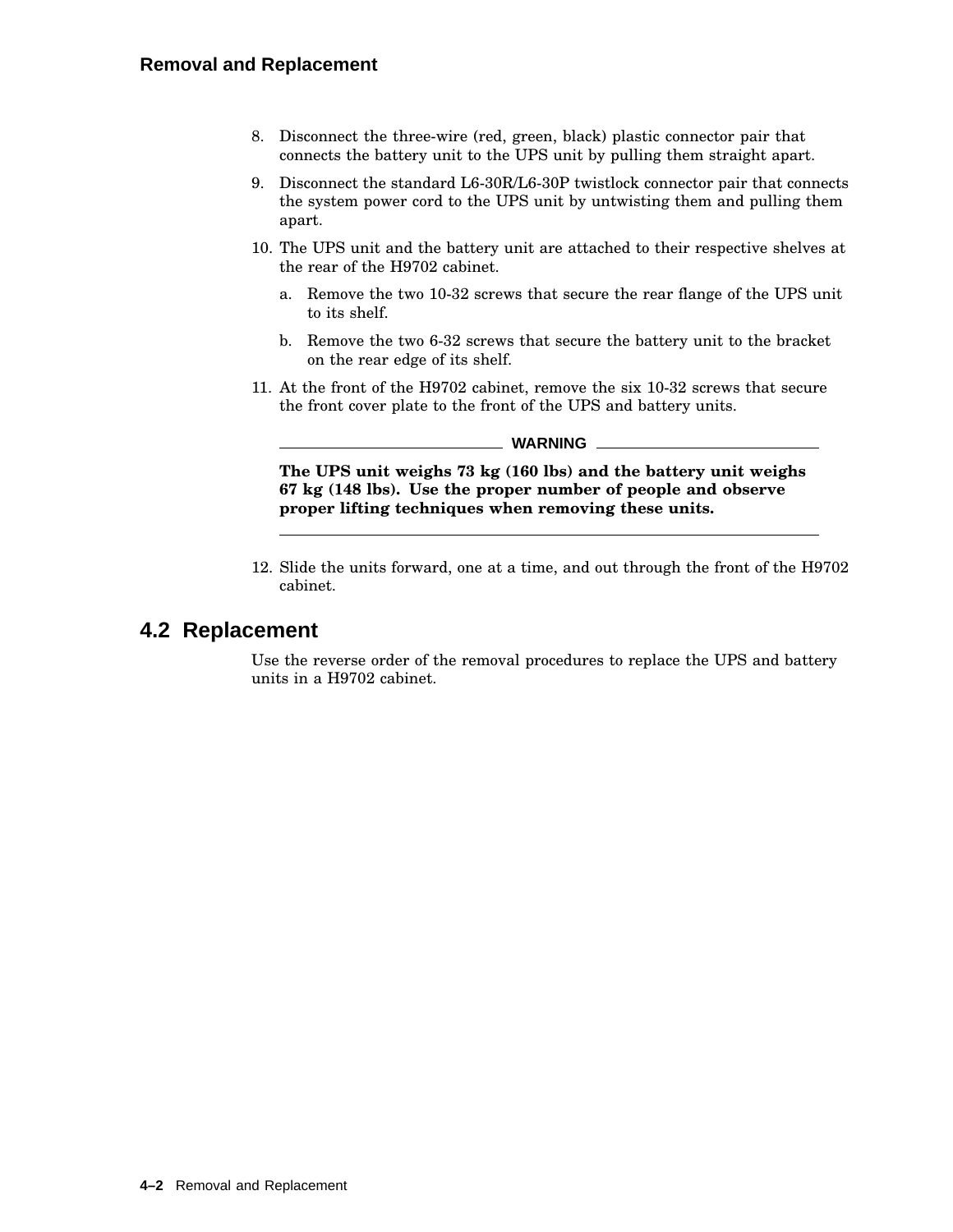## **Maintenance**

## **5.1 Preventive Maintenance**

The user can expect long, trouble-free operation from the 2T-HA10F-CD UPS with a minimum of preventive maintenance. Keep the area around the unit, especially the air inlet, clean and free of dust and moisture. This is the best preventive measure. If the atmosphere is very dusty, pull dust out of the system periodically with a vacuum cleaner.

## **5.2 Customer Troubleshooting**

#### **WARNING**

**THE UPS MAY CONTAIN HAZARDOUS VOLTAGES. Because the UPS and the battery unit may contain high voltages, ONLY qualified Digital Services technicians should perform troubleshooting and repair.**

If the loads do not appear to be receiving power from the UPS, or if the audio alarm is sounding and the "Fault" status light is lit, call Digital Services for service.

When calling for service, check the status lights on the UPS front panel and be prepared to inform the service personnel which status lights, if any, are illuminated.

## **5.3 Digital Services Troubleshooting**

#### **WARNING**

**THE UPS MAY CONTAIN HAZARDOUS VOLTAGES. Because the UPS and the battery unit may contain high voltages, ONLY qualified Digital Services technicians should perform troubleshooting and repair.**

Use the following procedure to troubleshoot the 2T-HA10F-CD UPS:

- 1. Check for the following indications:
	- a. Are there any lights lit on the load(s) or sounds coming from the load(s) that would indicate that they are receiving power from the UPS?
	- b. Are any of the lights on the UPS indicator panel lit? (See Table 5–1)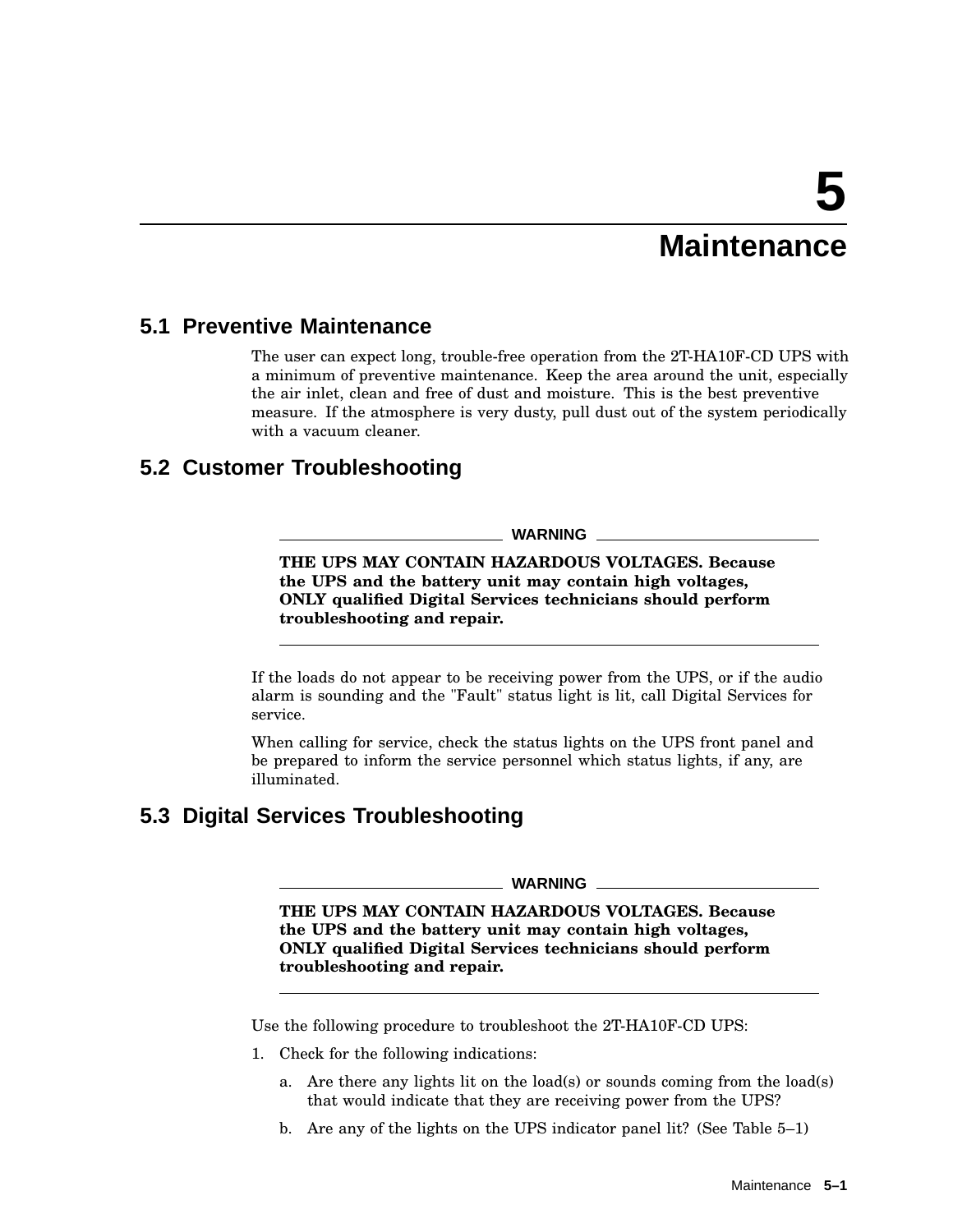#### **Maintenance**

- c. Is the audio alarm sounding?
- 2. If the load does not seem to be receiving power from the UPS (no lights lit on the load(s) or sounds coming from the load(s)), check the following:
	- a. Ensure that the UPS is correctly connected to an electrical outlet.
	- b. Ensure that all load plugs are correctly and securely inserted into the proper receptacles. (Refer to Section 4.1 Step 6 for the procedures for removing the EMI panels to gain access to the distribution panel.)
	- c. Ensure that the ac input circuit breaker and the battery circuit breaker on the front panel, and the battery unit circuit breaker on the rear panel of the battery unit are ON (not tripped).
	- d. Ensure that the emergency shutdown plug is correctly wired and installed (see Section 3.3).

If the UPS still does not function properly, Digital Services should call Deltec Customer Service. When calling for service, check the status lights on the UPS front panel and be prepared to inform the service personnel which status lights, if any, are illuminated.

3. If there are lights lit on the load(s) and/or sounds coming from the load(s), there are probably normal ac voltages present at the UPS load receptacles. This can be checked by measuring the voltage at the load receptacles with a voltmeter.

If normal voltage is present at the load receptacles, determine whether that voltage is from the ac line or from the battery backup by observing the LED status lights on the UPS and referring to Table 5–1.

4. If the UPS unit or battery unit is determined to be faulty, use the procedures in Section 4.1 to remove and replace the faulty unit.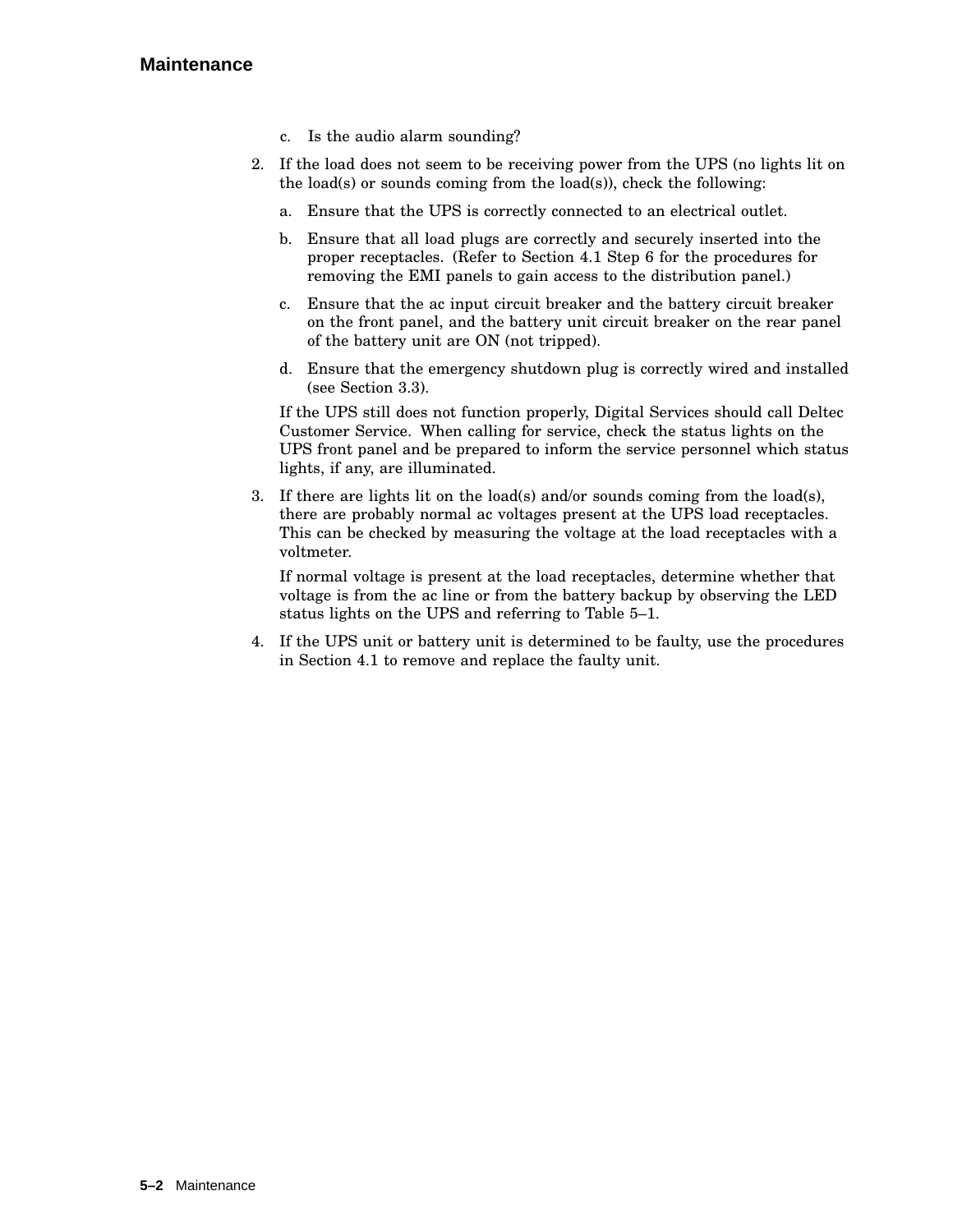#### **Maintenance**

| Lit Status Light    | Indication                                                                                                                                                                                                                                                                                                                                                            | <b>Corrective Action</b>                                                                                                            |
|---------------------|-----------------------------------------------------------------------------------------------------------------------------------------------------------------------------------------------------------------------------------------------------------------------------------------------------------------------------------------------------------------------|-------------------------------------------------------------------------------------------------------------------------------------|
| Normal (green)      | Normal operation. The UPS is drawing power from<br>the ac input line and the ac input power meets input<br>specifications. The UPS is in Normal mode when<br>the ac line voltage is 208 Vac $(+10\%/15\%)$ and the<br>output voltage is 208 Vac $(\pm 2\%)$ and locked to the<br>line frequency.                                                                      | None                                                                                                                                |
| Bypass (yellow)     | The UPS is in Bypass mode. There is a problem in<br>the conditioning or battery charging electronics in<br>the UPS, or the battery circuit breaker on the front<br>panel has tripped OFF. The ac input is bypassing<br>the conditioning and battery charging electronics,<br>but is still available at the output receptacles as<br>unconditioned and unregulated ac. | Reset the battery circuit<br>breaker on the front panel.<br>If the UPS does not return<br>to Normal mode, call Digital<br>Services. |
| On Battery (yellow) | The UPS is drawing power from the battery unit.<br>The ac input voltage has dropped below 177 Vac.<br>The "On Battery" status also activates the audio<br>alarm.                                                                                                                                                                                                      | Perform an orderly shutdown<br>of the load(s) before the<br>batteries reach the low-<br>battery cutoff.                             |
|                     | The battery backup is limited (backup time is<br>typically 10 minutes under full-load). If the UPS<br>does not return to normal operation before the<br>batteries reach a predetermined low-battery cutoff,<br>the UPS will shut down and the load will be dropped.                                                                                                   |                                                                                                                                     |
| Fault (red)         | An overload, overtemperature, or internal failure<br>has occurred. The "Fault" status activates the audio<br>alarm. If the condition is harmful and persistent,<br>the battery circuit breaker on the front panel will<br>trip. When the battery circuit breaker on the front<br>panel trips, the UPS will automatically transfer to<br>Bypass mode.                  | Call Digital Services.                                                                                                              |
|                     | If ac input power is available, the load will receive<br>unconditioned and unregulated ac power. If ac input<br>power is not available, the load will be dropped.                                                                                                                                                                                                     |                                                                                                                                     |
| Low Battery (red)   | The battery voltage has dropped to a level where<br>only 2 to 3 minutes of backup time remains at<br>full-load during a prolonged ac line failure. The<br>"Low Battery" status also causes the audio alarm to<br>change tone.                                                                                                                                         | Perform an orderly shutdown<br>of the load(s) before the<br>batteries reach the low-<br>battery cutoff and drop the<br>load.        |

### **Table 5–1 Troubleshooting Status Lights**